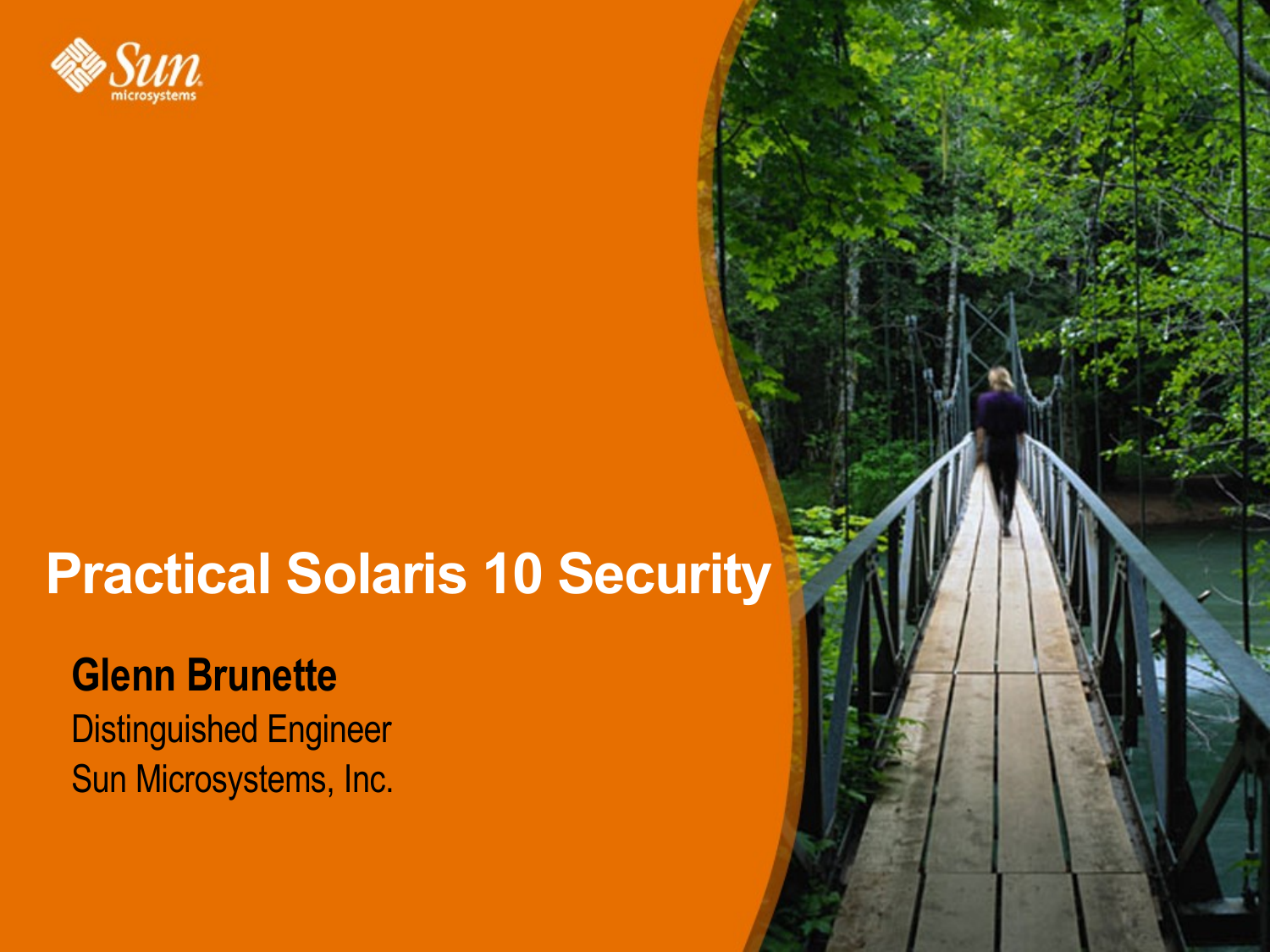

## **Agenda**

- Attacker Goals
- Attack Scenario Background
- Attack Defense Scenario
- Attack Detection Scenario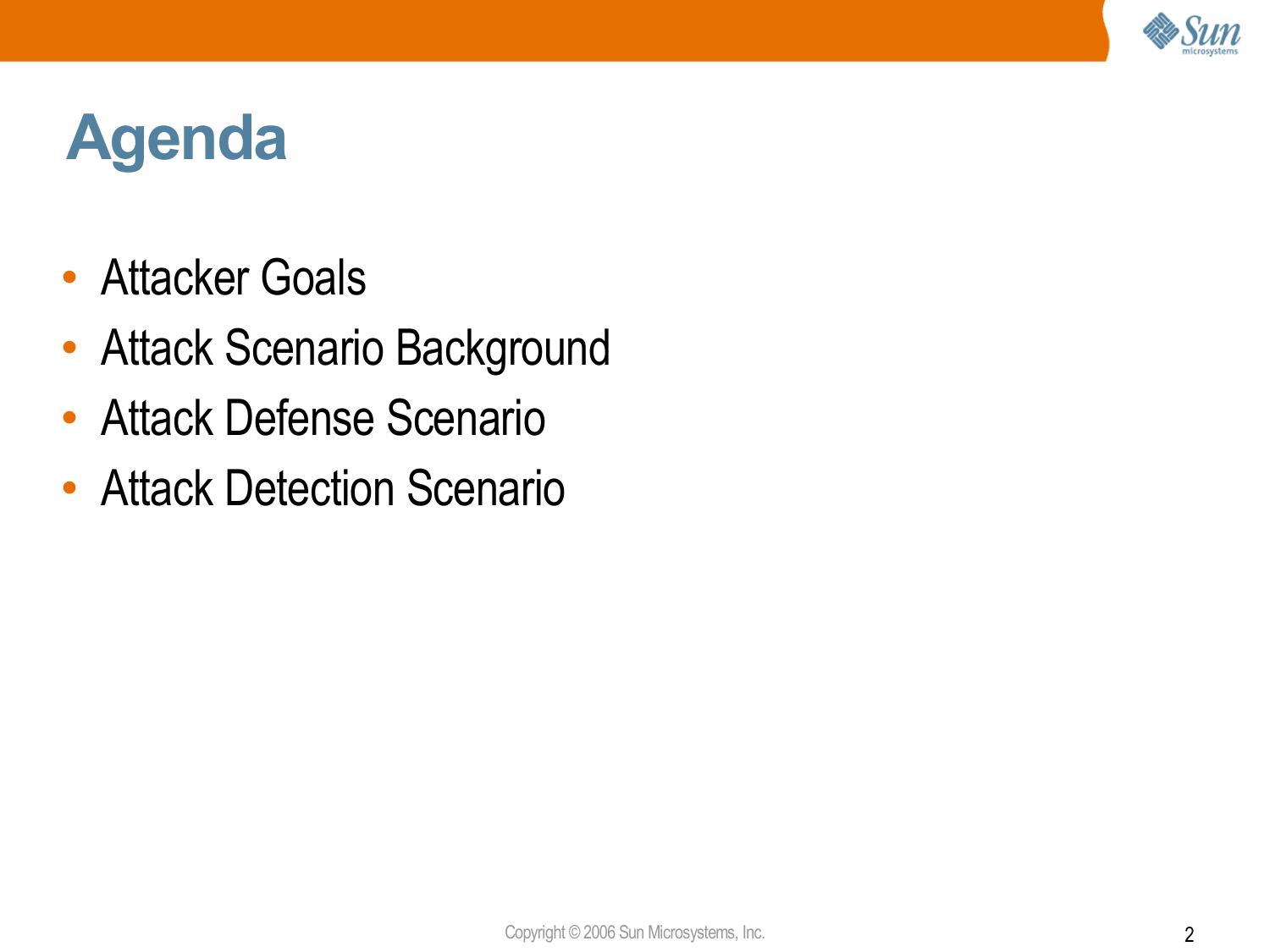

## **Attacker Goals**

- Local System Access
- Administrative Privileges
- Access Privileged Information
- Conceal Attack and Avoid Detection
- Inject, Modify or Destroy Local Content
- Staging Platform for Further Attacks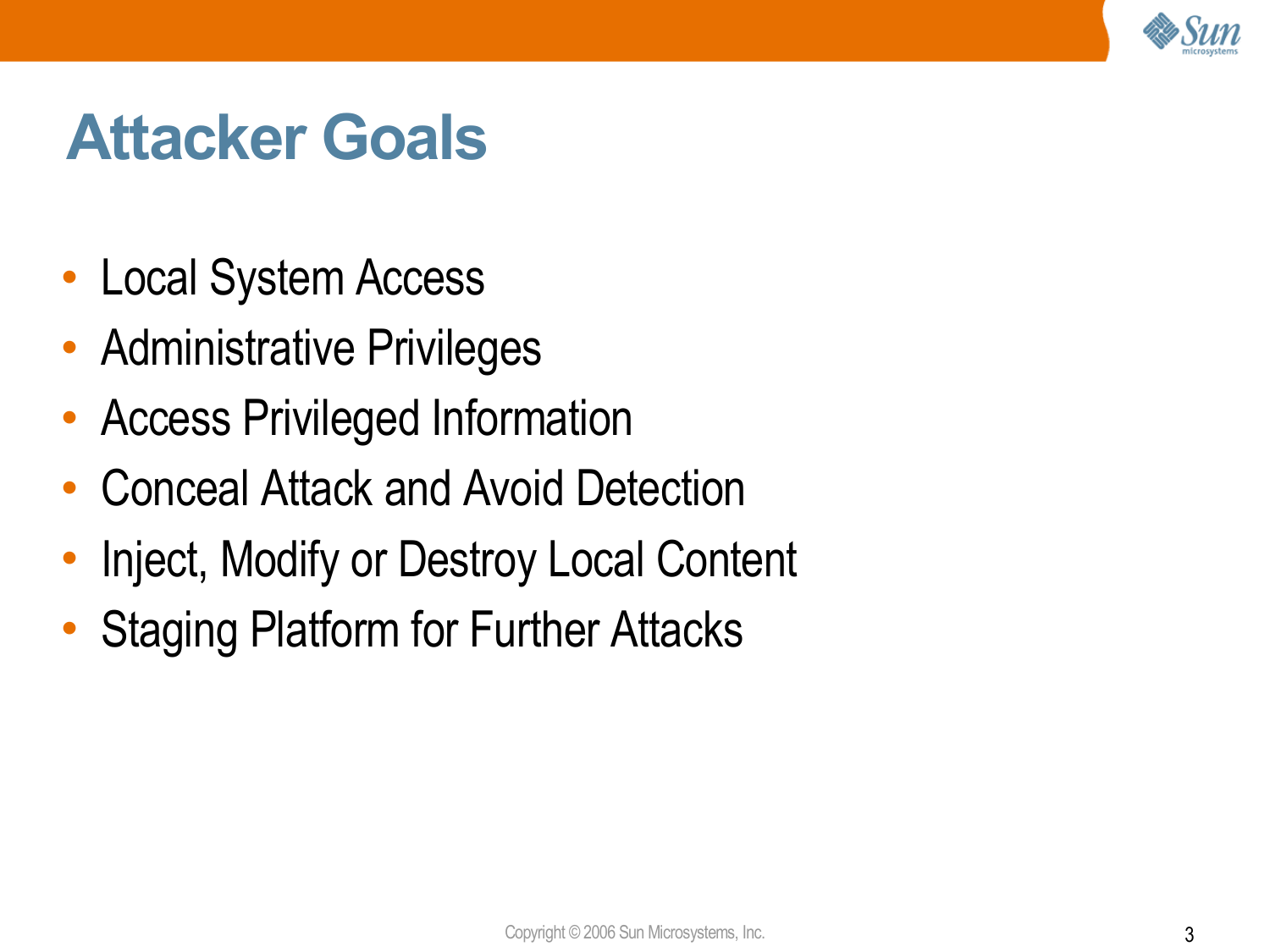

## **Attack Scenario Background**

- While operating from the network:
	- > Attack originates from a local or remote network.
	- > Attacker does not have local system access.
- While operating from the local system:
	- > Attacker has obtained command line access (unprivileged account).

#### • In Both Cases:

- > Attack takes place against a Solaris 10 non-global zone.
- > Solaris 10 global zone == "service processor"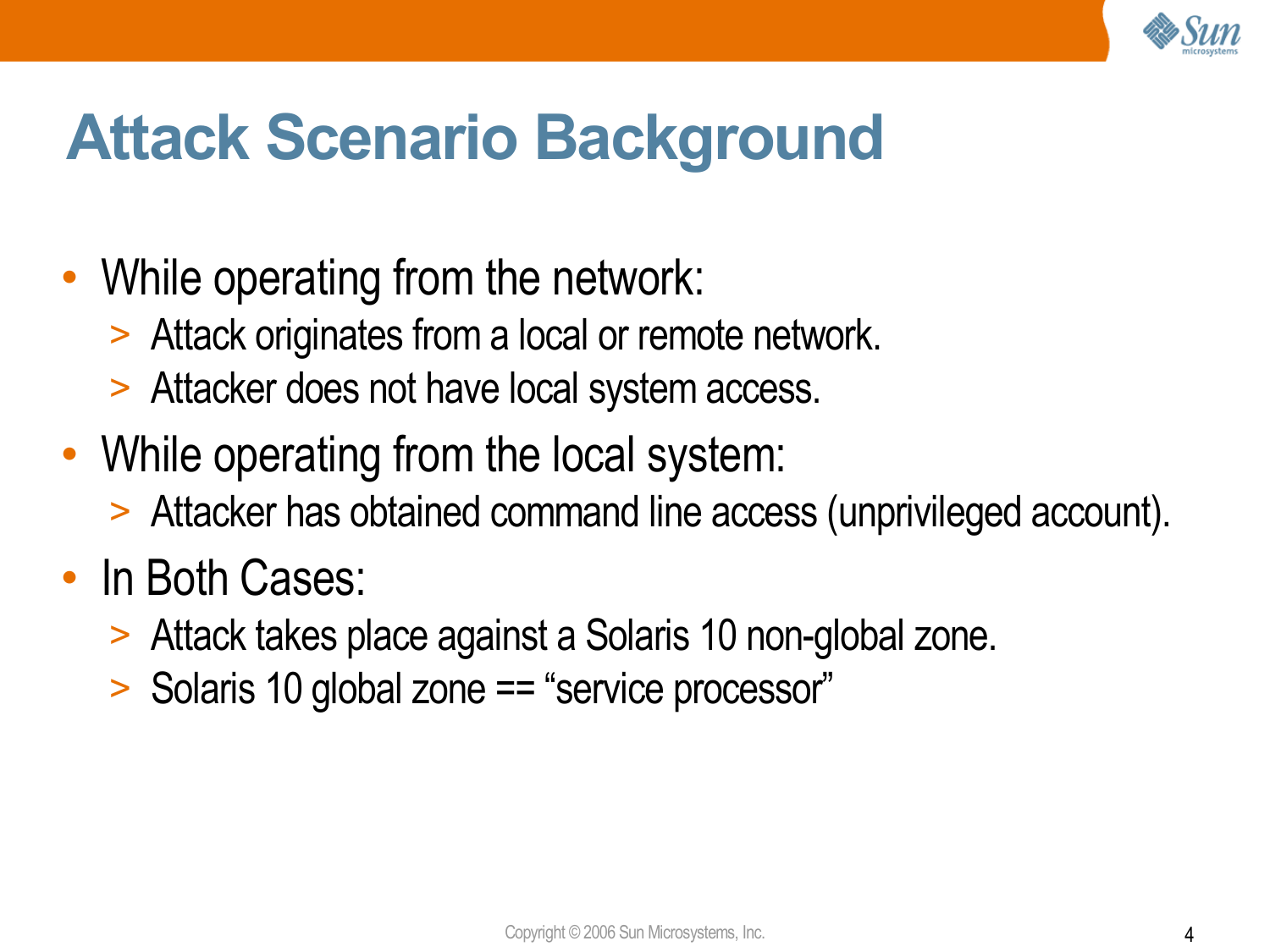

- IP Filter, TCP Wrappers, IPsec, etc.
- Service Management Facility (SMF)
- Process Rights Management
- Non-Executable Stack
- Pluggable Authentication Mechanism (PAM)
- Reduced Installation Profile
- Solaris Zones
- Solaris Cryptographic Framework
- User Rights Management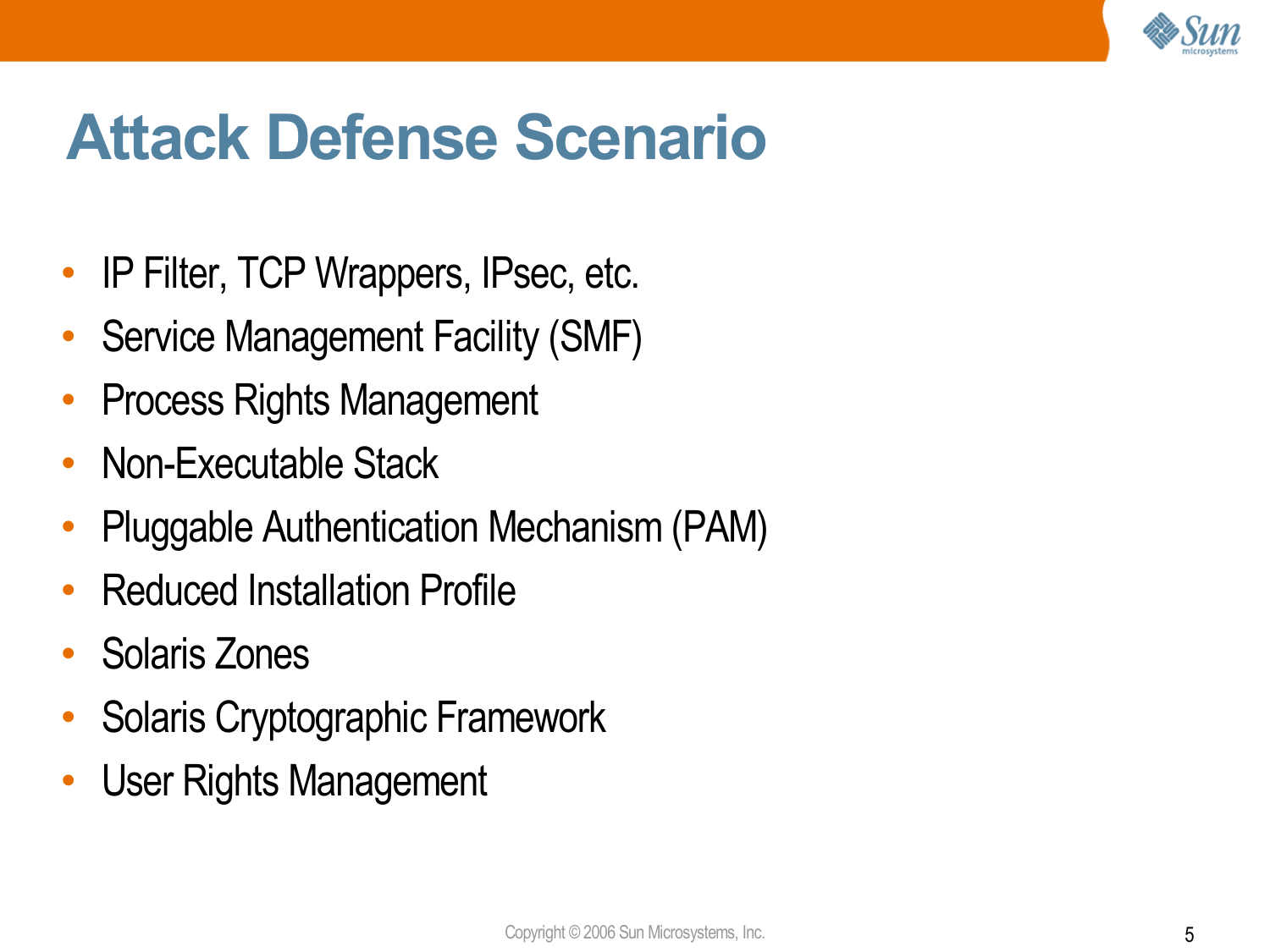

• IP Filter, TCP Wrappers, IPsec, etc.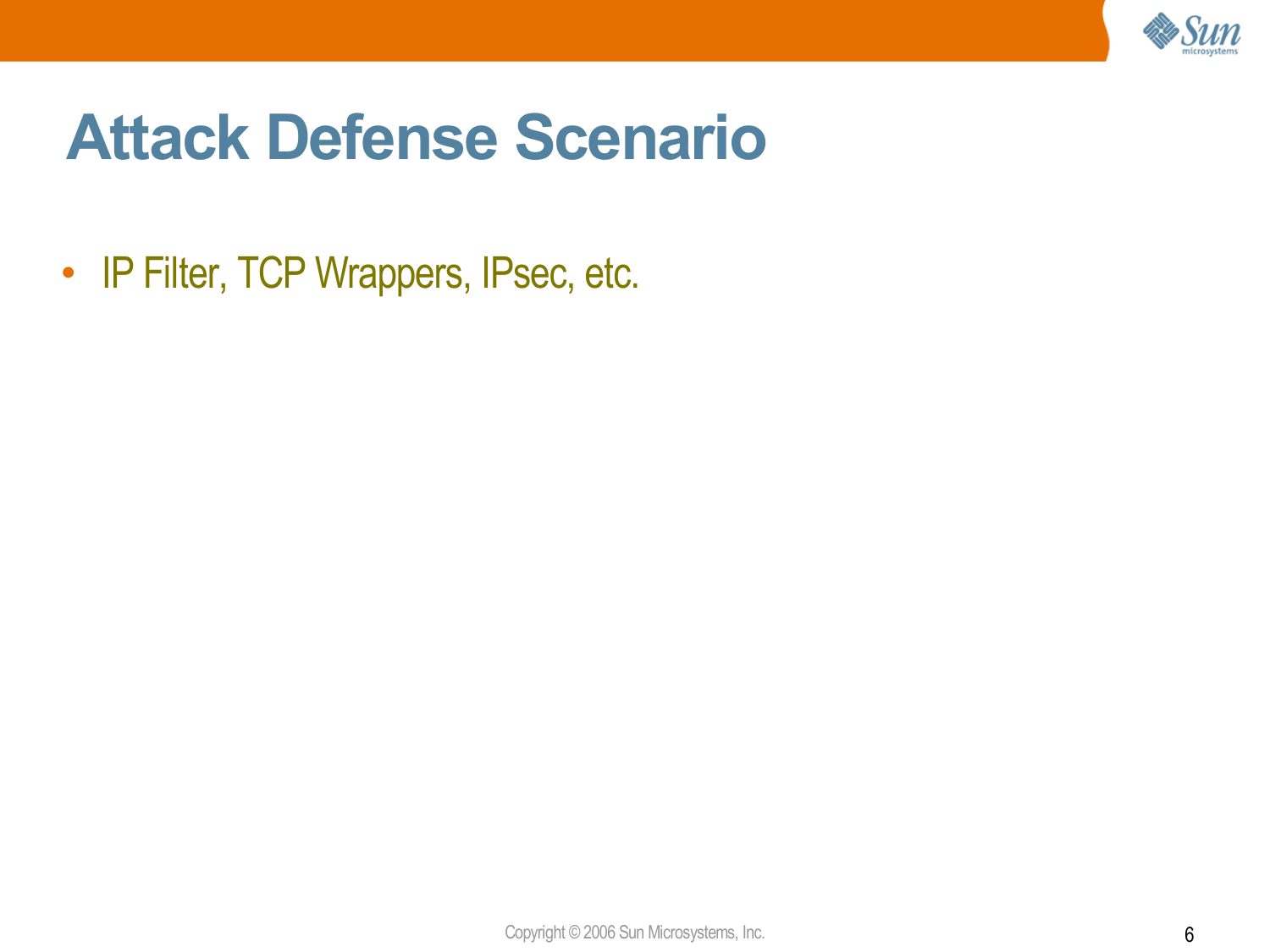

- IP Filter, TCP Wrappers, IPsec, etc.
- Service Management Facility (SMF)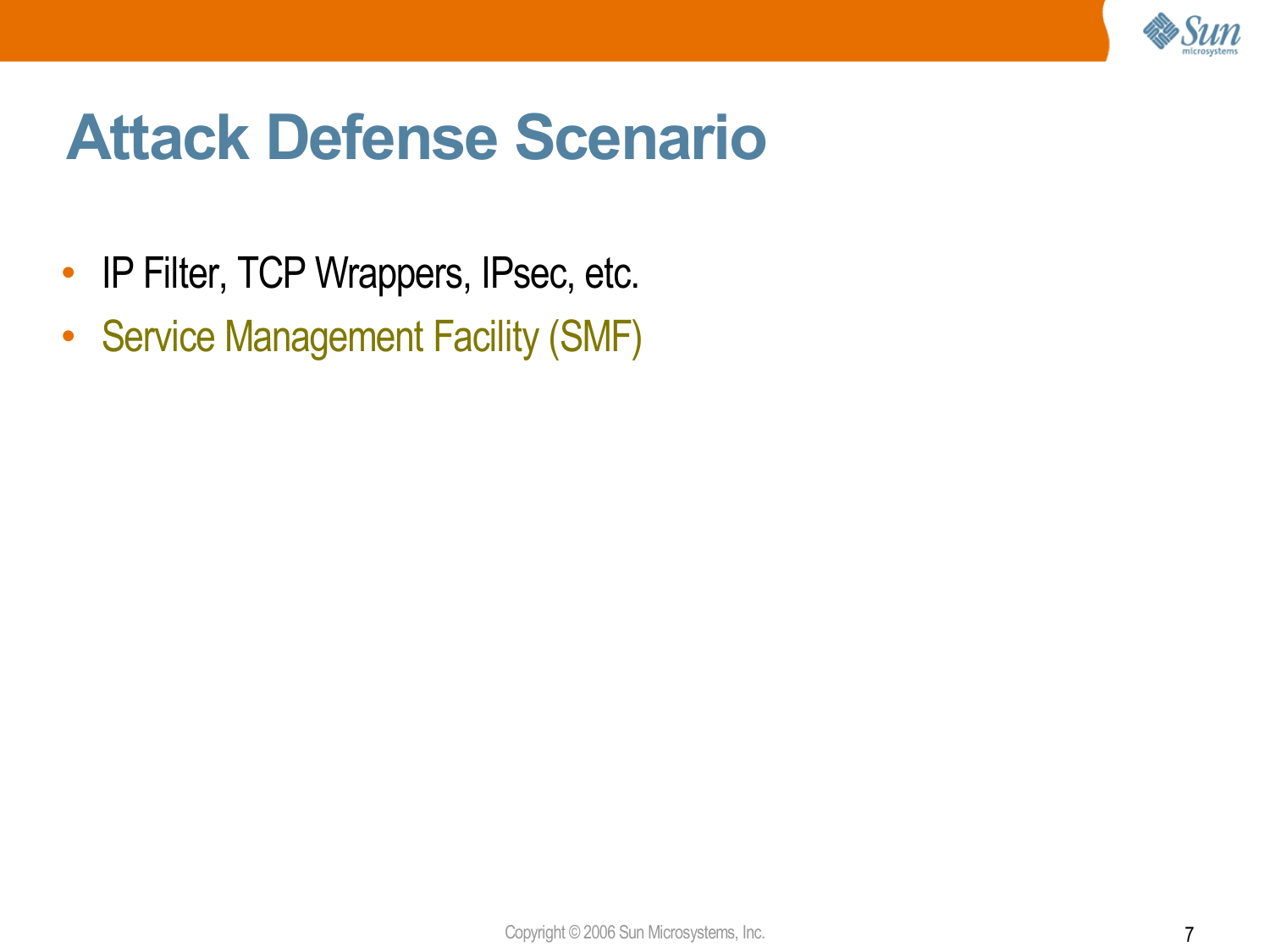

## **Service Management Facility**

- Provide a uniform mechanism to disable/manage services.
	- > e.g., **svcadm [disable|enable] telnet**
- Support alternative service profiles > e.g., "Secure by Default" profile (in Solaris 10 11/06)
- Leverage authorizations to manage/configure services.
- Define context to permit services to be started as a specific user and group and with specific privileges.
- Support automatic service dependency resolution.

> e.g., **svcadm enable -r nfs/client**

• Facilitate delegated service restarts.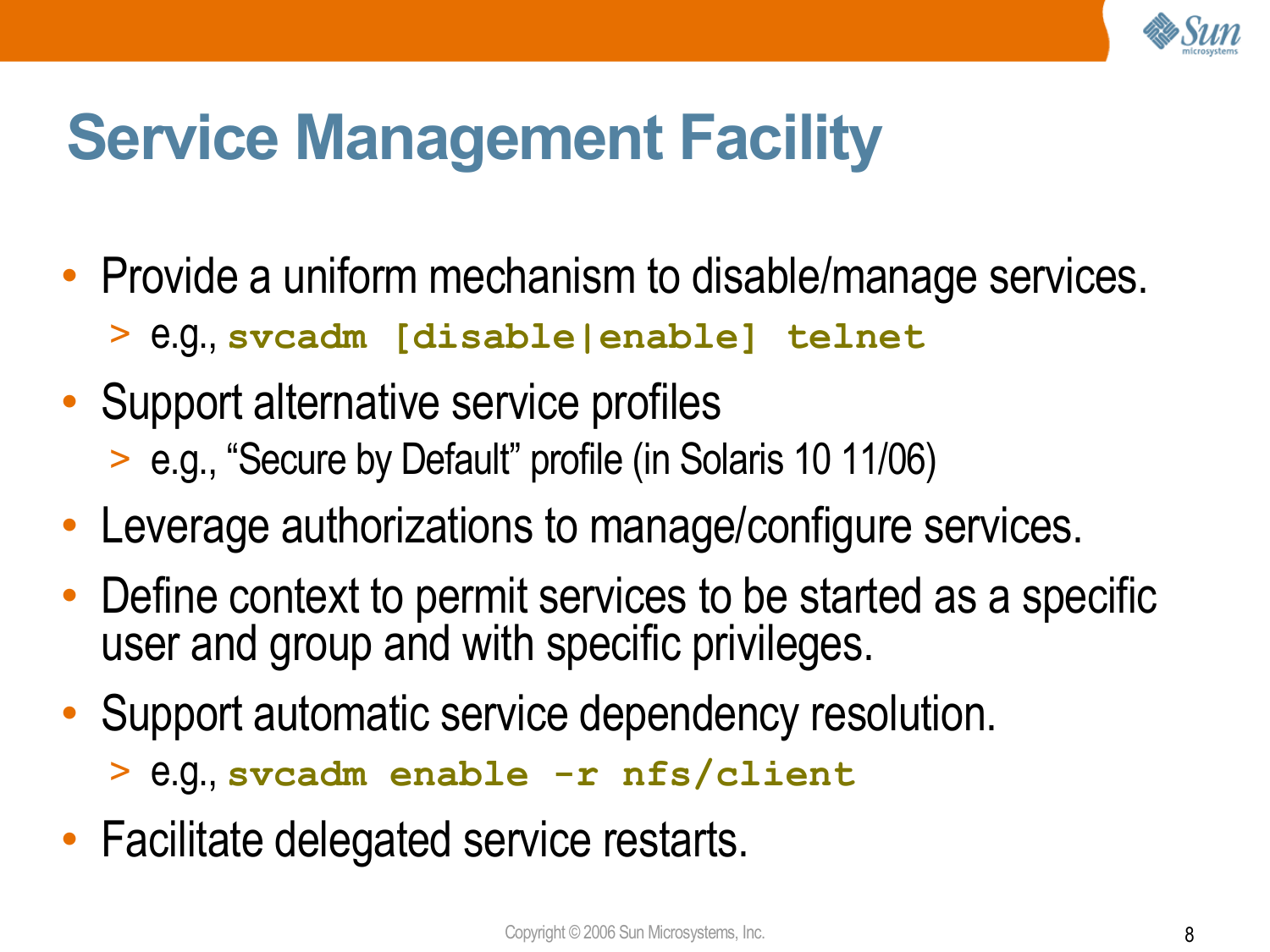

## **Solaris Secure By Default**

- Only Secure Shell is reachable by default. > root use of Secure Shell is not permitted by default.
- Existing services are configured in SMF to either be:
	- > Disabled by default
	- > Listening for local (e.g., loopback) connections only
- Configuration can be selected using CLI or JumpStart:
	- > netservices: open (traditional) or limited (SBD)
	- > service profile: open Of limited net
- Default installation method in Nevada/OpenSolaris:
	- > Solaris upgrades are not changed or impacted.
	- > Solaris 10 initial (fresh) installations can select SBD mode.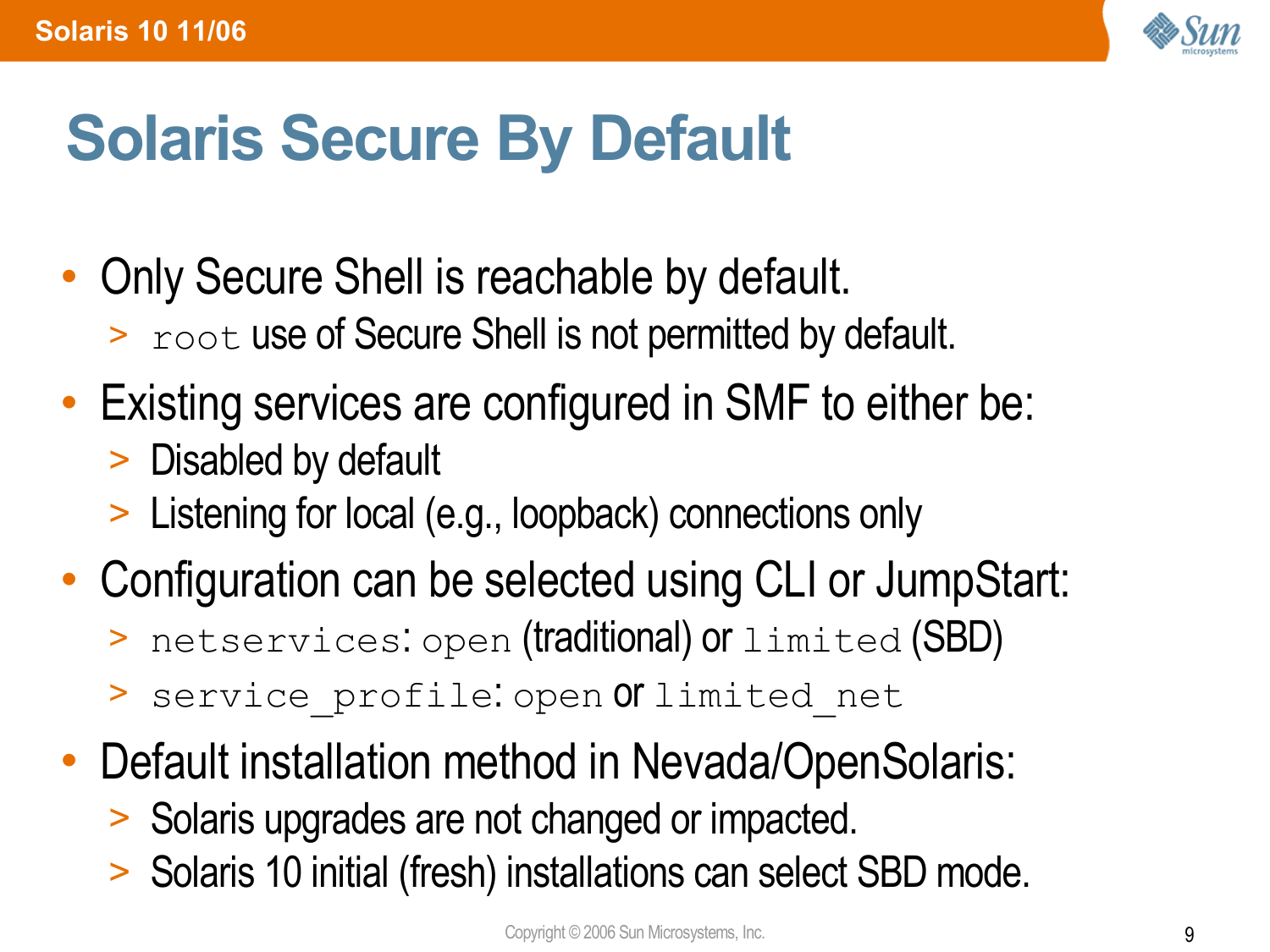

## **Solaris Secure By Default Example #1**

# **netservices** netservices: usage: netservices [ open | limited ]

#### # **netservices limited**

restarting syslogd restarting sendmail dtlogin needs to be restarted. Restart now? [Y] y restarting dtlogin

| # netstat -af inet -P tcp   grep LISTEN |                 |         |          |
|-----------------------------------------|-----------------|---------|----------|
| $[\ldots]$                              |                 |         |          |
| *.sunrpc                                | $\star$ $\star$ | 0 49152 | 0 LISTEN |
| $\star$ .ssh                            | $\star$ $\star$ | 0 49152 | 0 LISTEN |
| localhost.smtp                          | $\star$ $\star$ | 0 49152 | 0 LISTEN |
| localhost.submission *.*                |                 | 0.49152 | 0 LISTEN |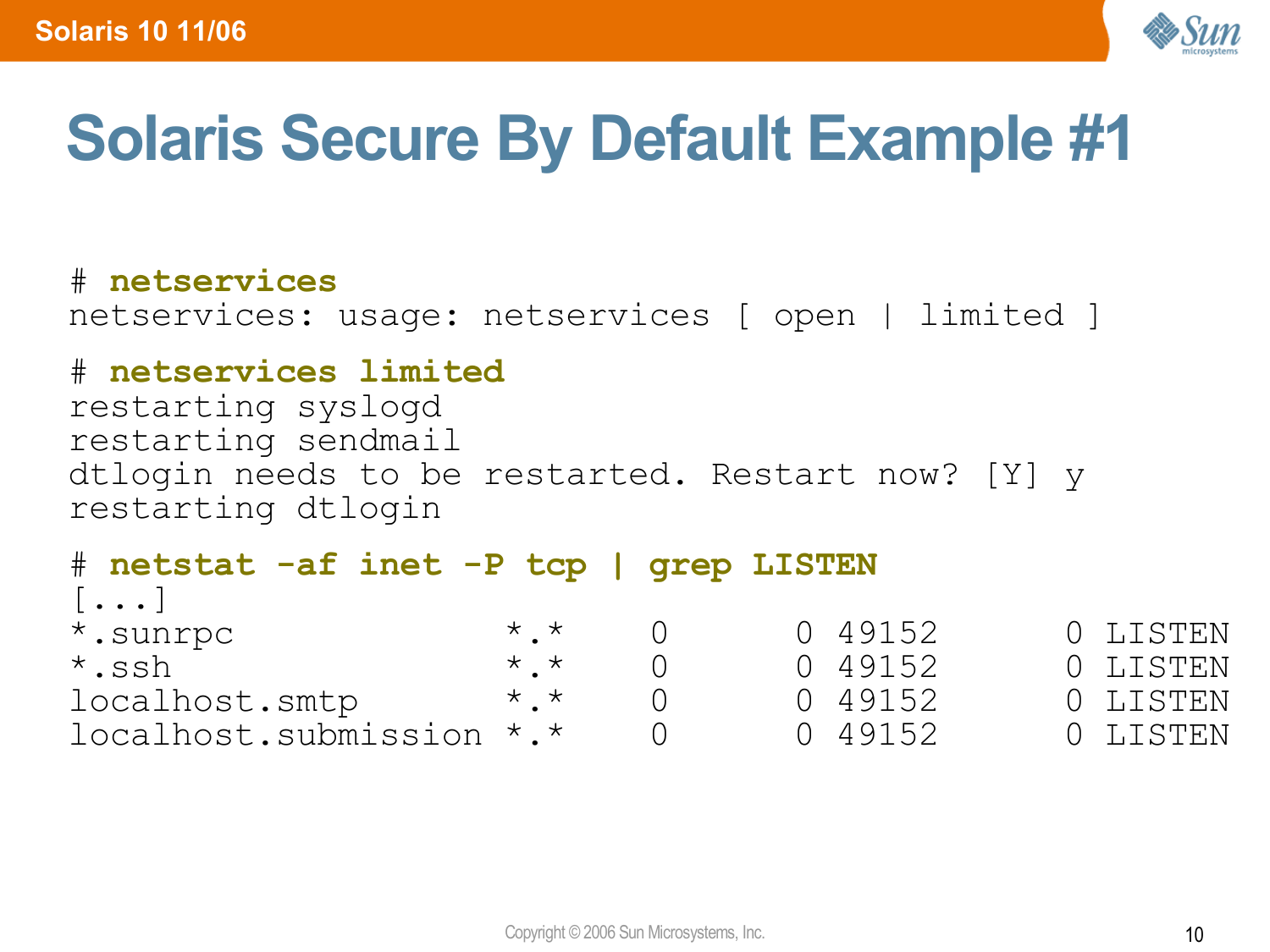

## **SMF Execution Context**

- $\bullet$  exec methods can be forced to run as a given user:
	- > {start, stop, etc.}/user
- $\bullet$  exec methods can be forced to run as a given group: > {start, stop, etc.}/group
- $\bullet$  exec methods can be forced to use specific privileges:
	- > {start, stop, etc.}/privileges
	- > {start, stop, etc.}/limit\_privileges
- Other  $e \times e \in \mathsf{context}$  can also be defined:
	- > default project and resource pool, supplemental groups, etc.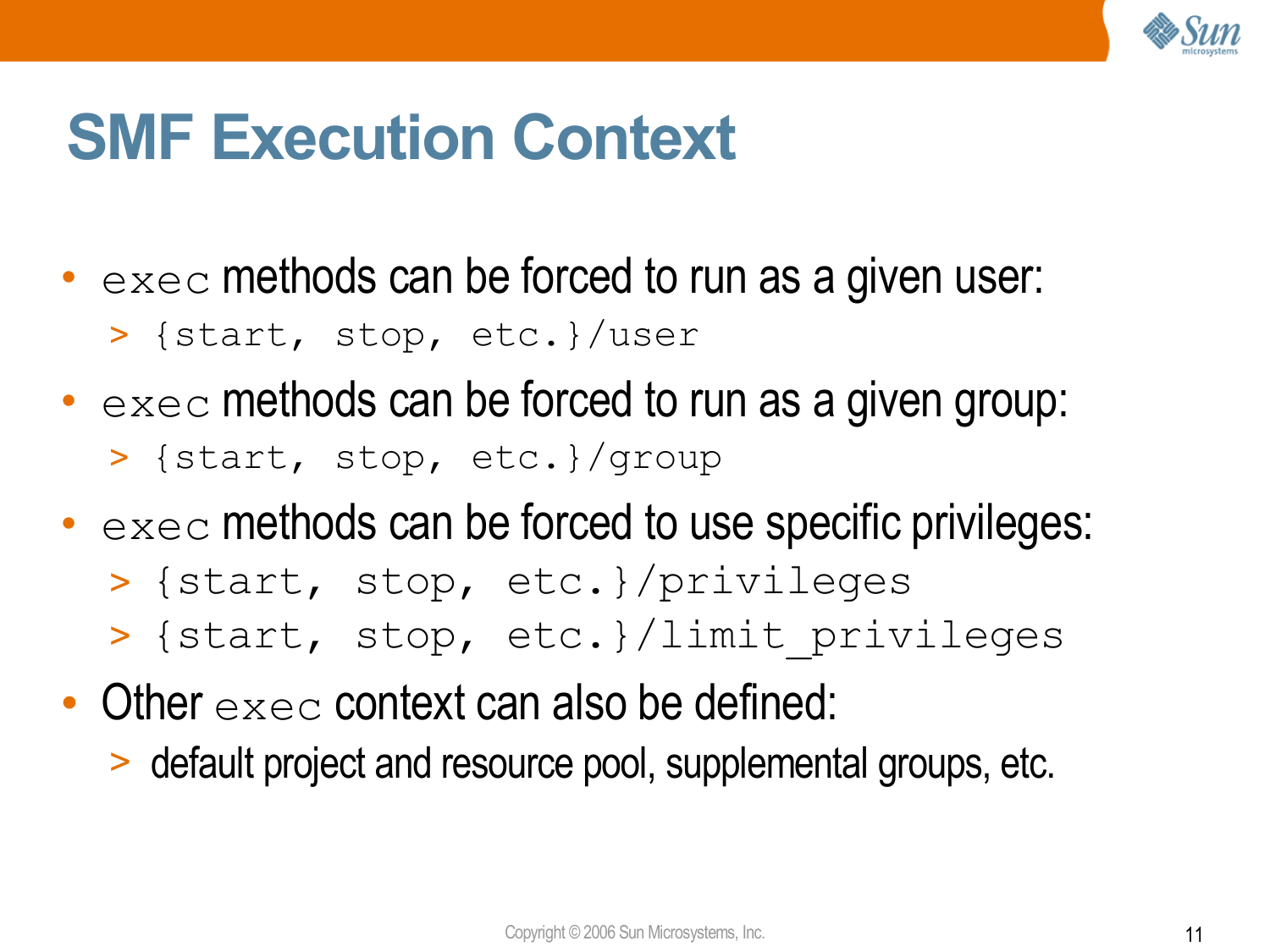

## **SMF Execution Context Example**

#### # **svcprop -v -p start apache2** start/exec astring /lib/svc/method/http-apache2\ start start/timeout seconds count 60  $start/type$  astring method **start/user** astring **webservd start/group** astring **webservd start/privileges** astring **basic,!proc\_session,!proc\_info,!file\_link\_any,net\_privaddr start/limit\_privileges** astring **:default** start/use profile boolean false start/supp groups astring :default start/working directory astring :default start/project astring :default start/resource pool astring :default

Example taken from the Sun BluePrint: Limiting Service Privileges in the Solaris 10 Operating System, <http://www.sun.com/blueprints/0505/819-2680.pdf>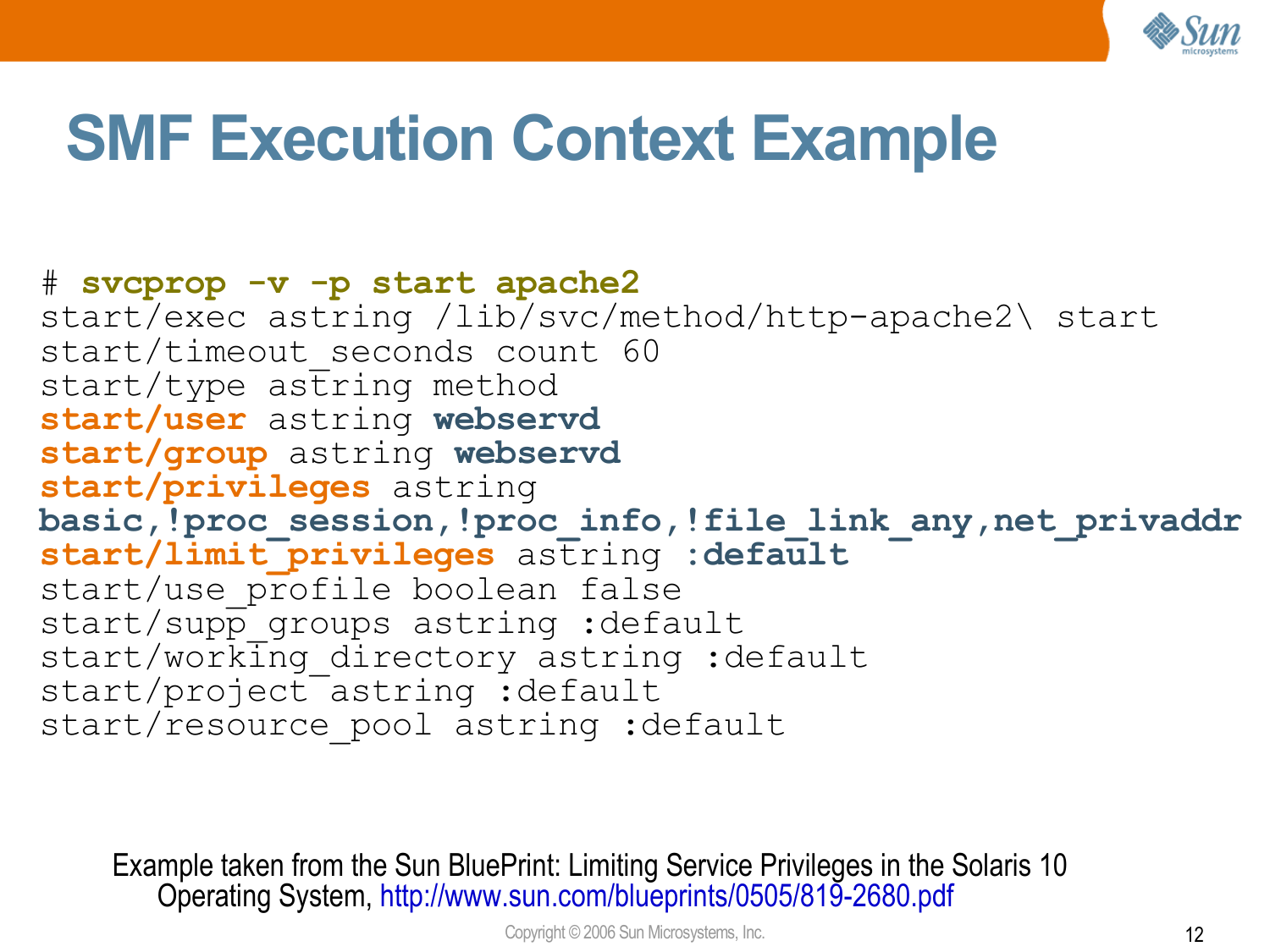

- IP Filter, TCP Wrappers, IPsec, etc.
- Service Management Facility (SMF)
- Process Rights Management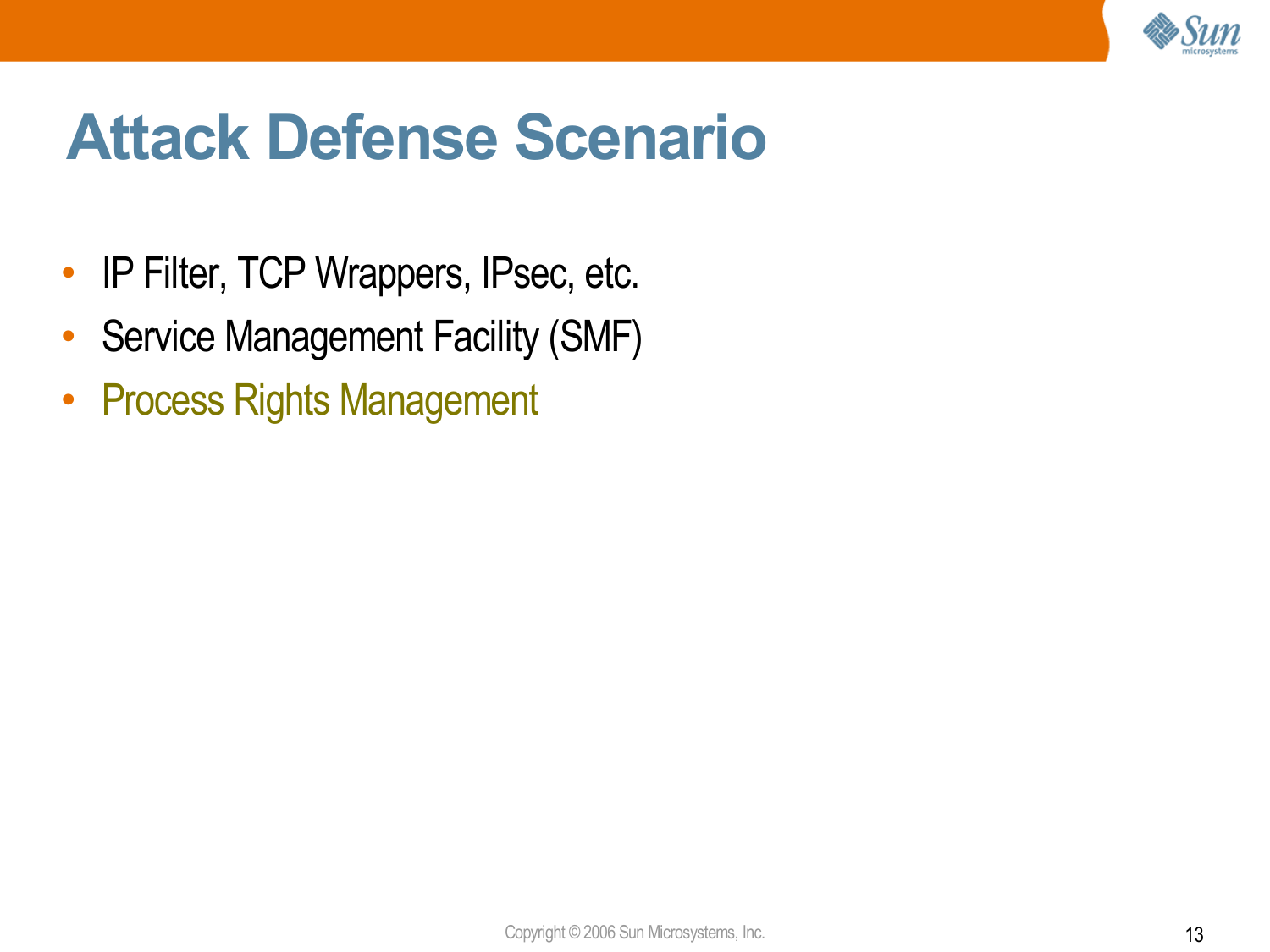

## **Process Rights Management**

- Solaris kernel checks for privileges and not just  $UD == 0!$ 
	- $>$  Division of  $_{\text{root}}$  authority into discrete privileges (67 and counting)
	- > Privileges can be granted to processes based on need.
	- > Privileges can be disabled or dropped when not needed.
	- > Child processes can have different (fewer) privileges than the parent.
- Completely backward compatible and extensible. > No changes required to use existing code.
- Privilege bracketing helps to mitigate effects of future flaws.
	- > e.g., proc\_fork and proc\_exec
	- > e.g., proc\_info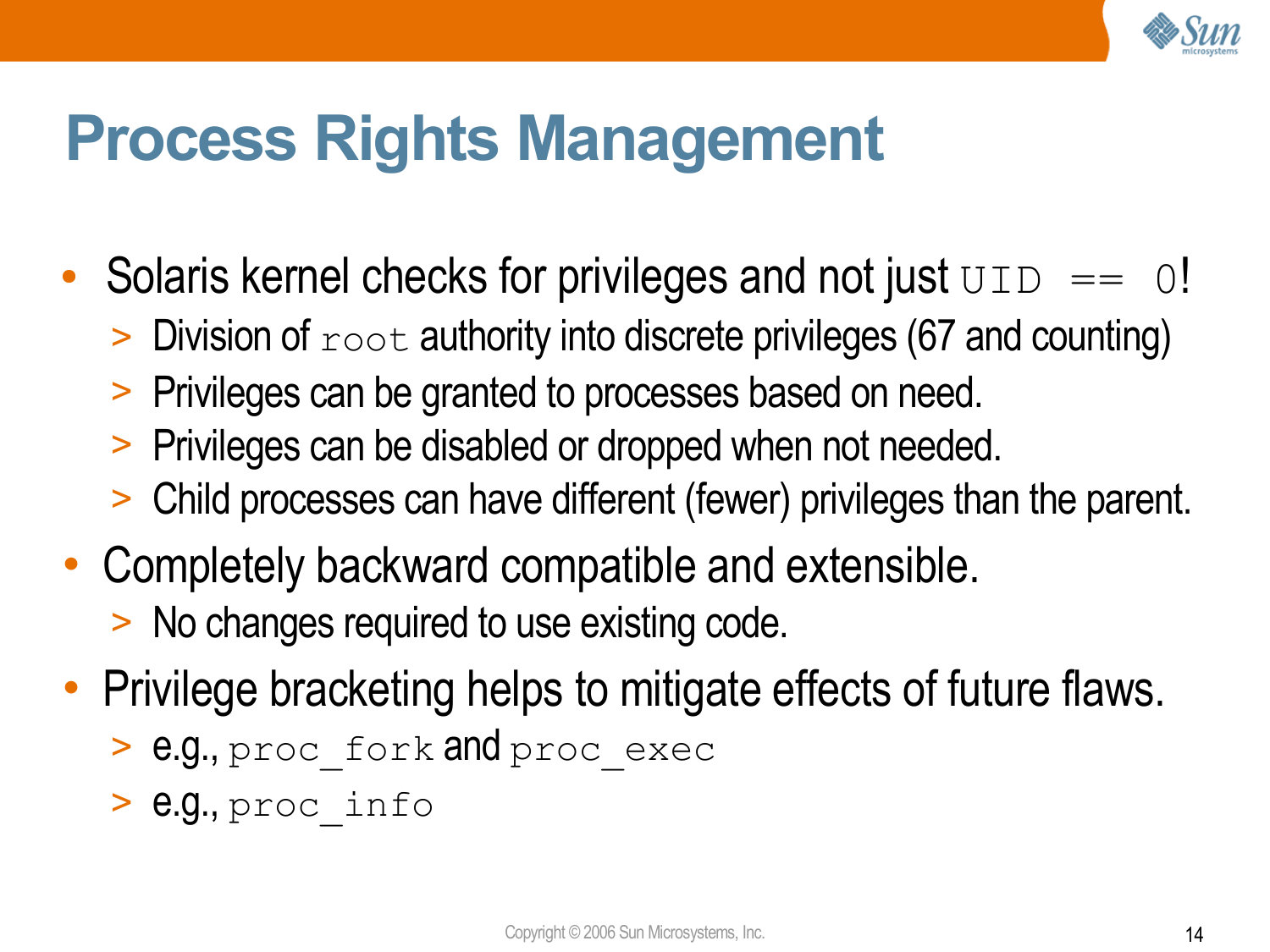

## **Process Privileges Example #1**

```
$ ppriv $$ $ ppriv -l basic
flags = <none> proc_exec
     L: all
```
file link any E: basic proc<sup>tork</sup> I: basic proc<sup>tinfo</sup> P: basic proc\_session

```
$ ppriv -De cat /etc/shadow
cat[3988]: missing privilege "file dac read" (euid =
101, syscall = 225) needed at ufs \bar{1}access+0xc9
cat: cannot open /etc/shadow
```

```
$ ppriv -s -proc_fork,-proc_exec -De /bin/vi
[attempt to run a command/escape to a shell]
vi[4180]: missing privilege "proc_fork" (euid = 101,
syscall = 143) needed at cfork+0x\overline{3}b
```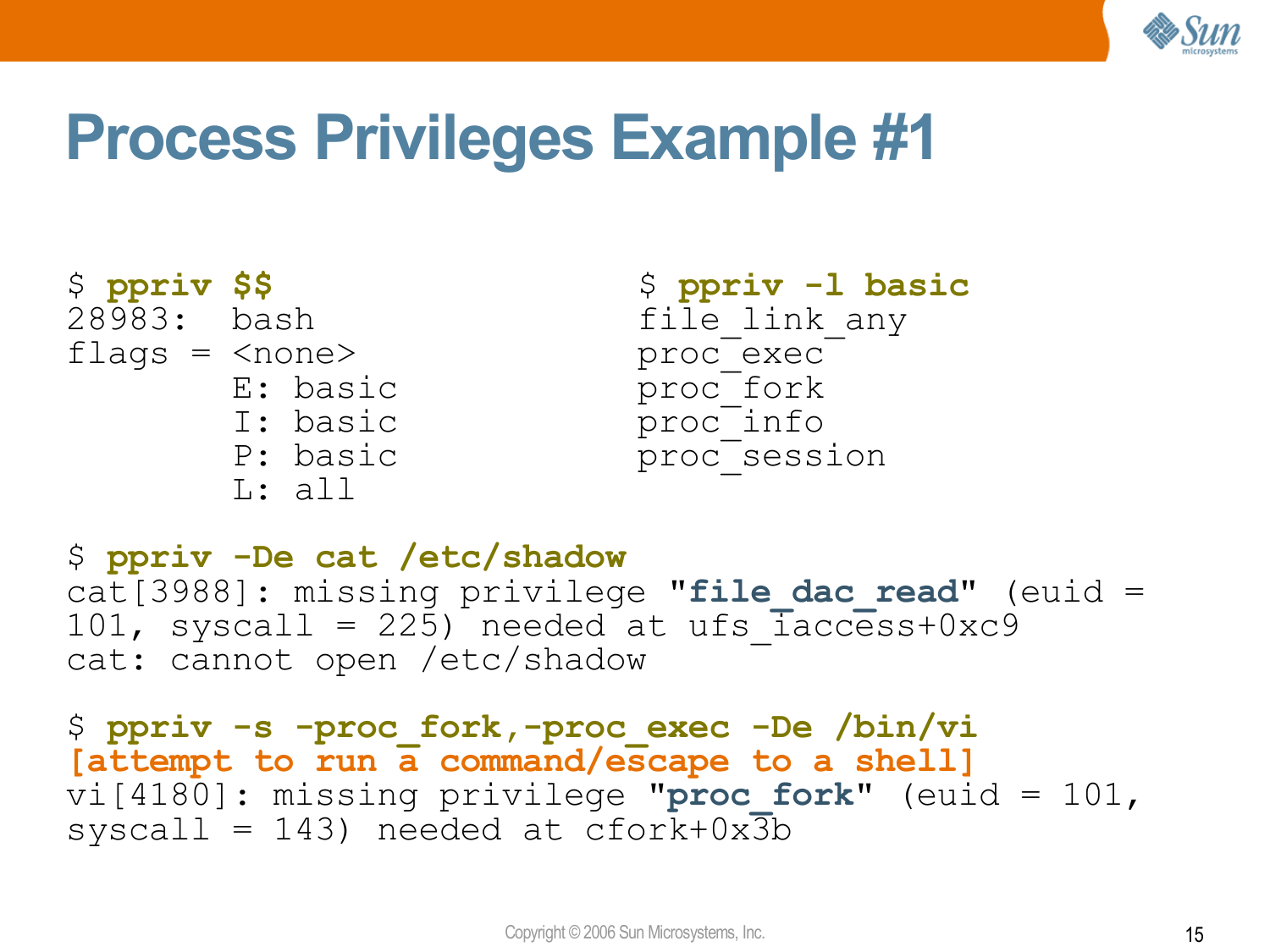

## **Process Privileges Example #2**

#### # **ppriv -S `pgrep rpcbind`** 933: /usr/sbin/rpcbind  $flags = PRIV$   $AWARE$ E: net bindmlp, net privaddr, proc fork, sys nfs I: none P: net bindmlp, net privaddr, proc fork, sys nfs L: none # **ppriv -S `pgrep statd`** 5139: /usr/lib/nfs/statd  $flags = PRIV$   $AWARE$ E: net bindmlp, proc fork I: none P: net bindmlp, proc fork

L: none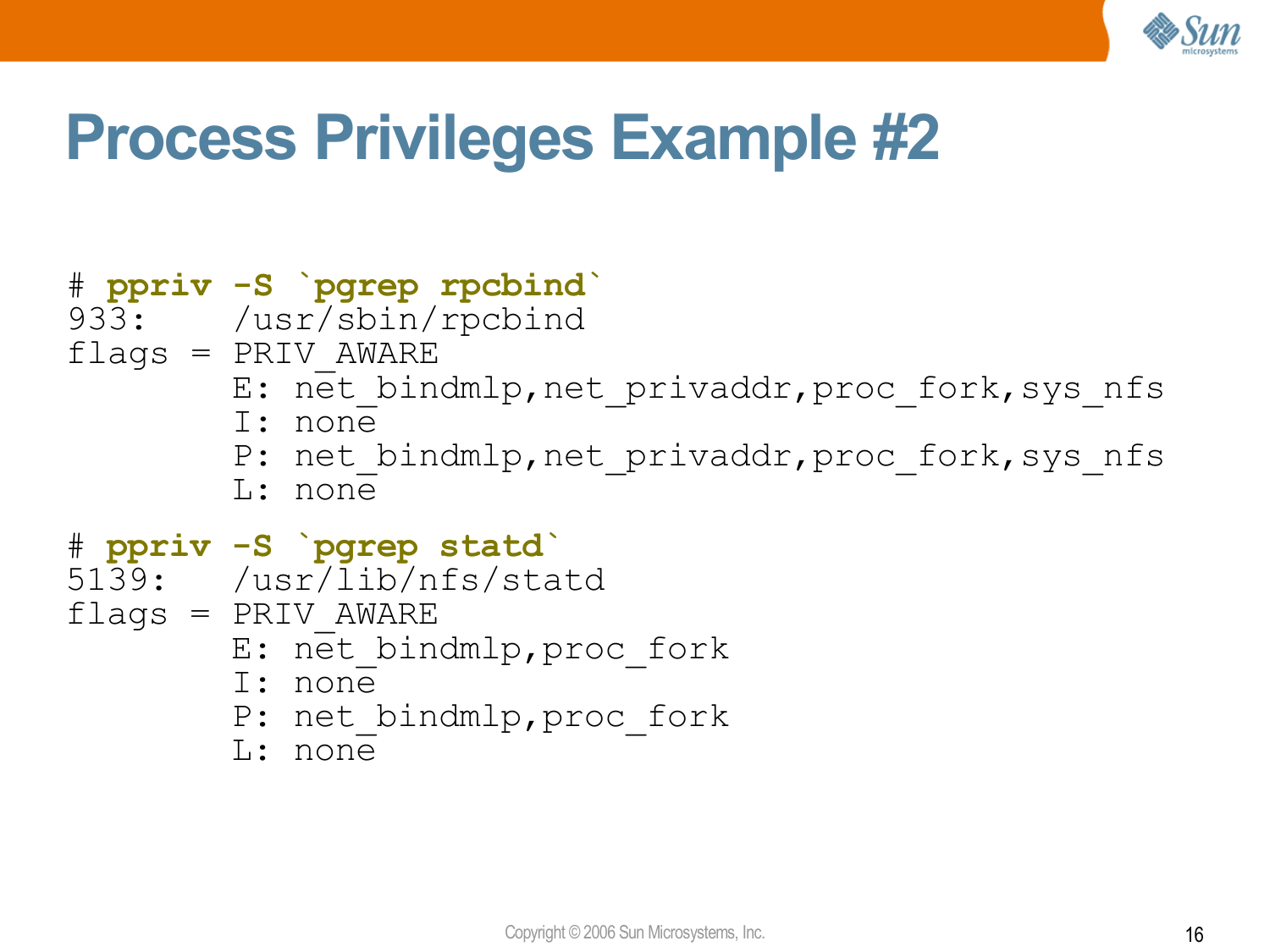

## **Process Privilege Debugging**

|  |  |  |  |  |  | web svc zone: # svcadm disable apache2 |
|--|--|--|--|--|--|----------------------------------------|
|--|--|--|--|--|--|----------------------------------------|

- global zone: # **privdebug -v -f -n httpd**
- web\_svc zone: # **svcadm enable apache2**
- global zone: [output of privdebug command]

| STAT        | TIMESTAMP       | PPID           | PID  | <u>PRIV</u> CMD   |       |
|-------------|-----------------|----------------|------|-------------------|-------|
| USED        | 273414882013890 | 4642           | 4647 | net privaddrhttpd |       |
| <b>USED</b> | 273415726182812 | 4642           | 4647 | proc fork         | httpd |
| USED        | 273416683669622 | $1 \quad \Box$ | 4648 | proc fork         | httpd |
| USED        | 273416689205882 | 1              | 4648 | proc fork         | httpd |
| <b>USED</b> | 273416694002223 | $1 -$          | 4648 | proc fork         | httpd |
| USED        | 273416698814788 | $\mathbf{1}$   | 4648 | proc fork         | httpd |
| USED        | 273416703377226 | $\mathbf{1}$   | 4648 | proc fork         | httpd |

**privdebug is available from the OpenSolaris Security Community: <http://www.opensolaris.org/os/community/security/projects/privdebug/>**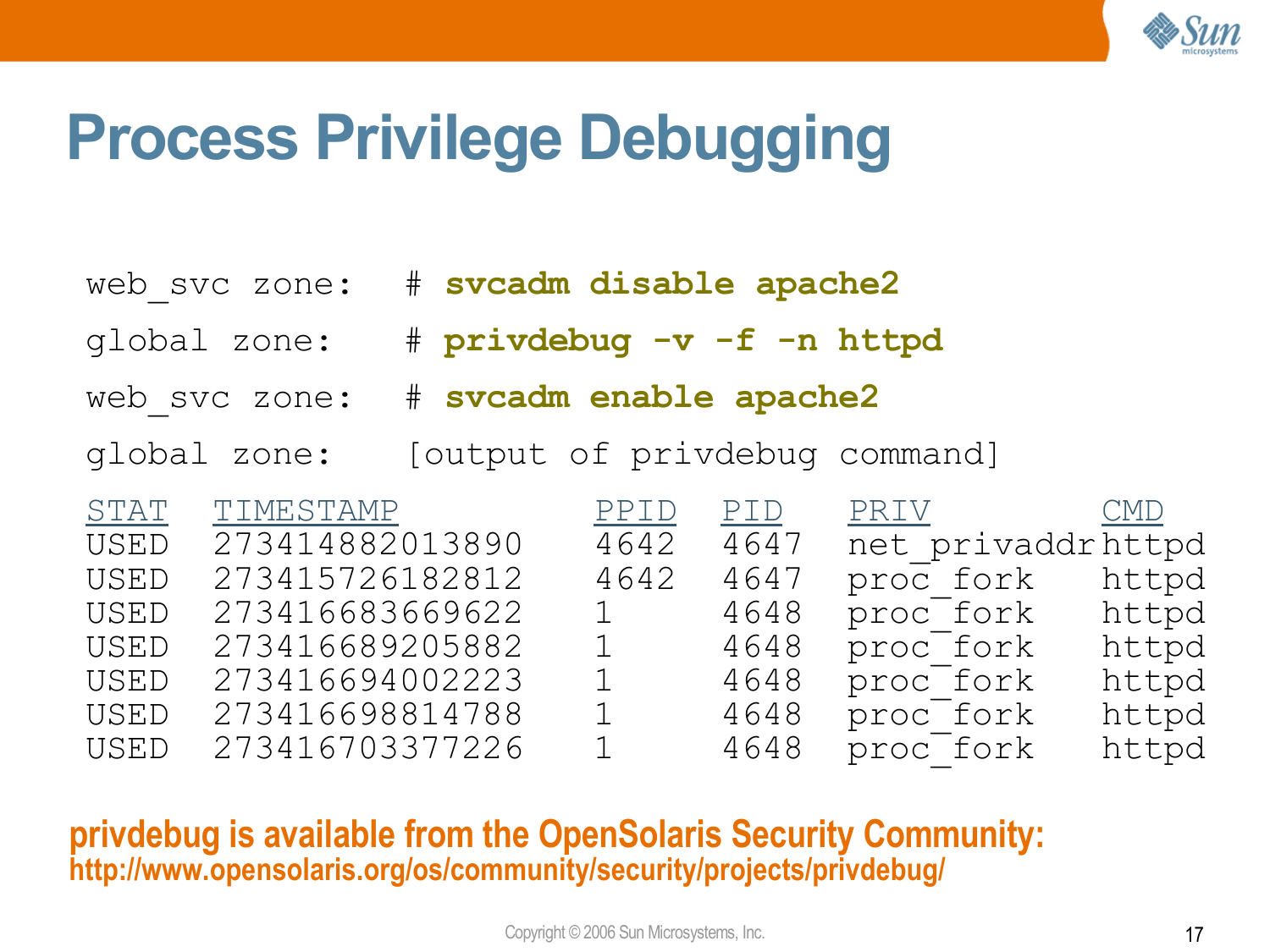

- IP Filter, TCP Wrappers, IPsec, etc.
- Service Management Facility (SMF)
- Process Rights Management
- Non-Executable Stack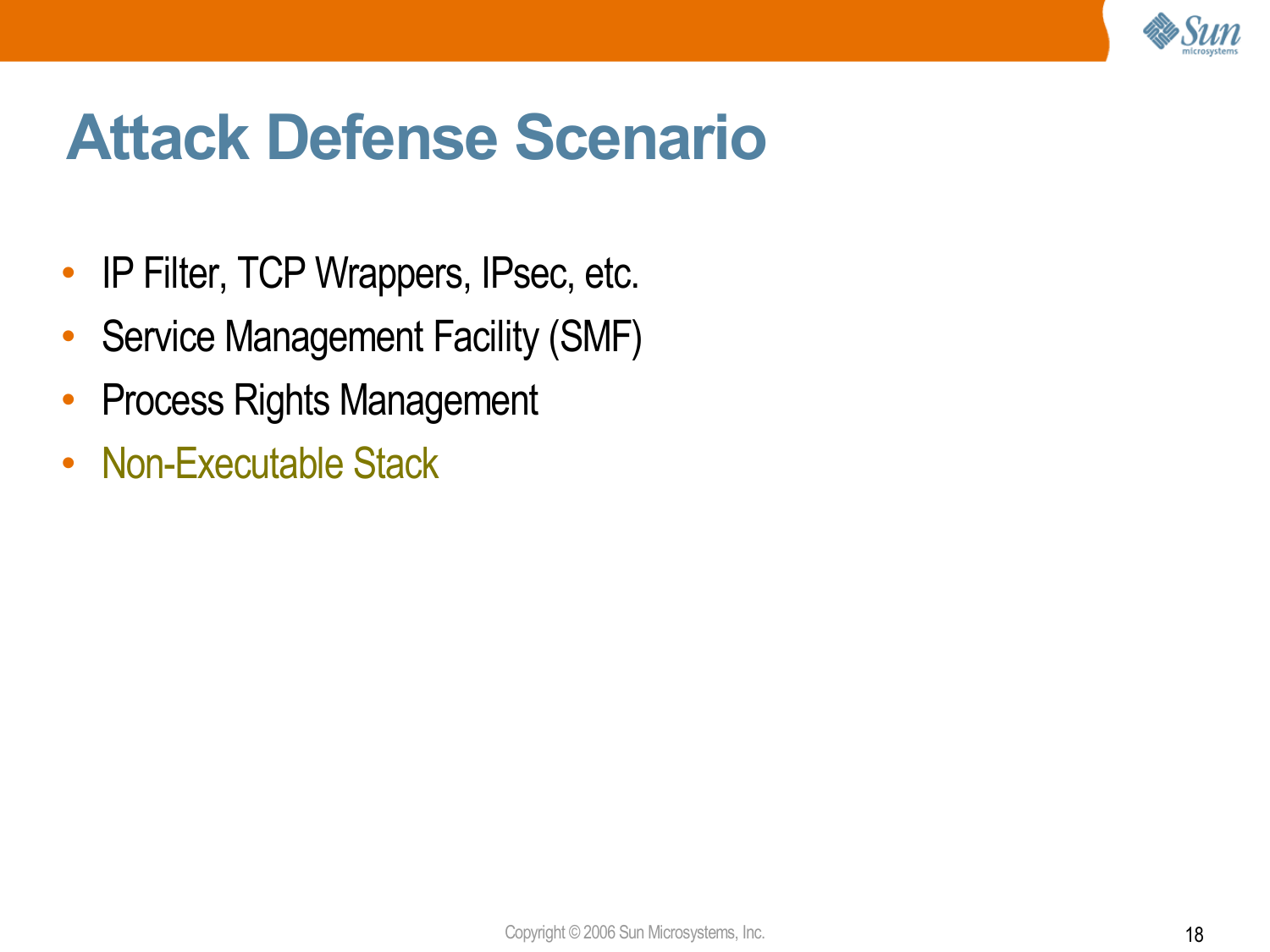

### **Non-Executable Stack Example**

\$ **cc -o shell-exstk shell.c** \$ **cc -o shell-noexstk -M /usr/lib/ld/map.noexst shell.c**

\$ **./shell-exstk** Attempting to start a shell... \$ exit

\$ **./shell-noexstk** Attempting to start a shell... Segmentation Fault(coredump)

**Sep 16 15:06:06 kilroy genunix: [ID 533030 kern.notice] NOTICE: shell-noexstk[23132] attempt to execute code on stack by uid 101**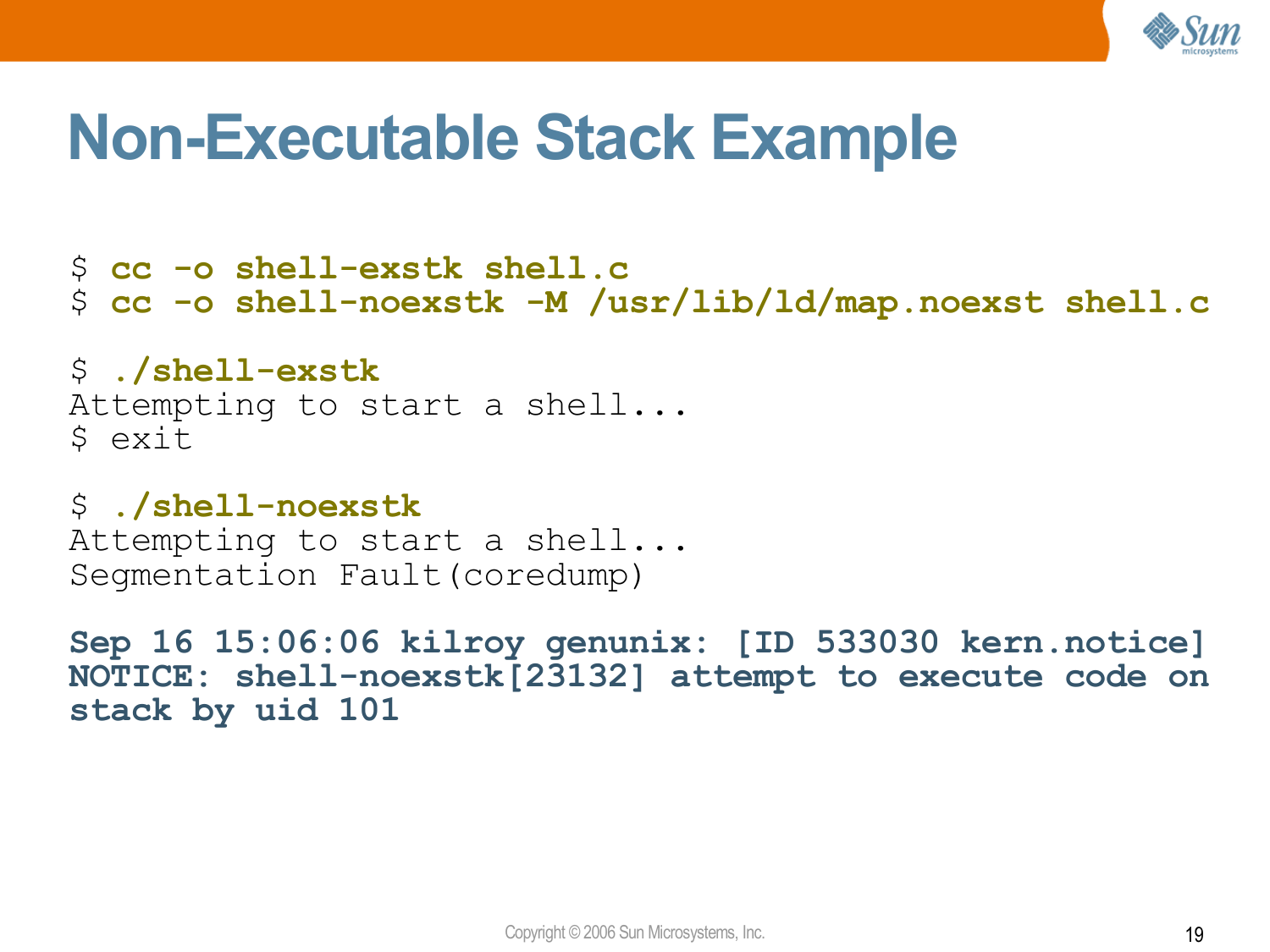

- IP Filter, TCP Wrappers, IPsec, etc.
- Service Management Facility (SMF)
- Process Rights Management
- Non-Executable Stack
- Pluggable Authentication Mechanism (PAM)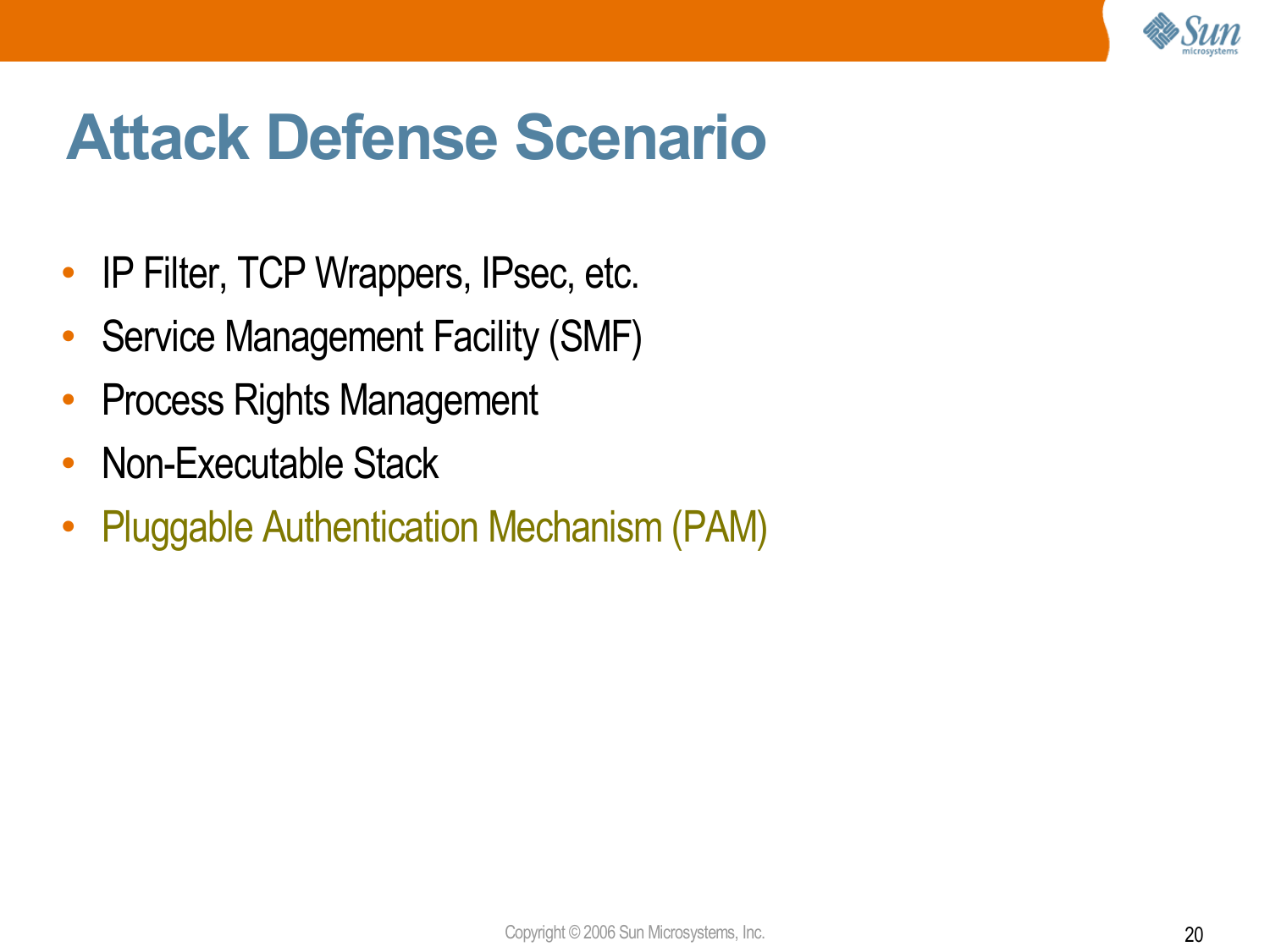

- IP Filter, TCP Wrappers, IPsec, etc.
- Service Management Facility (SMF)
- Process Rights Management
- Non-Executable Stack
- Pluggable Authentication Mechanism (PAM)
- Reduced Installation Profile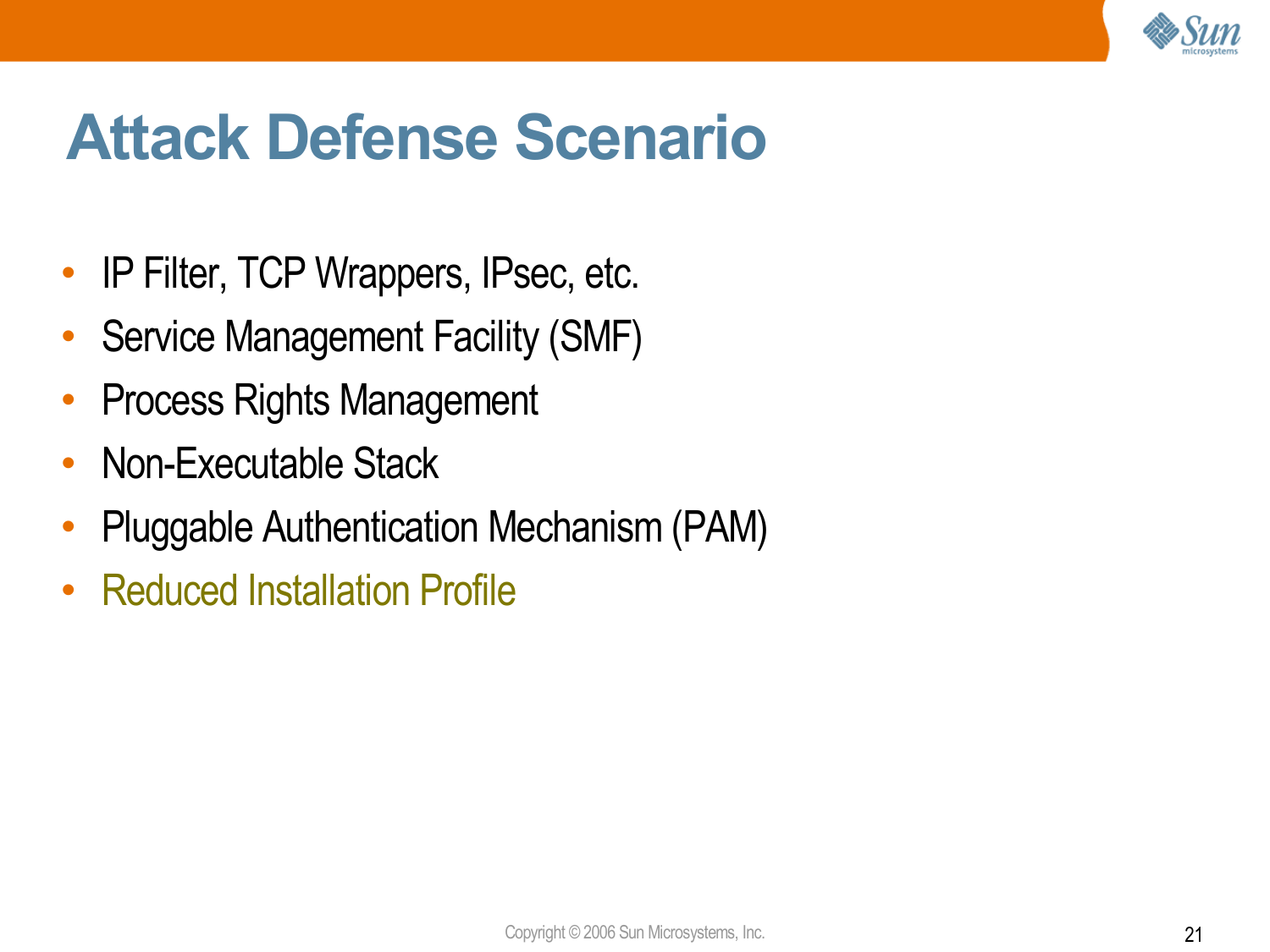

# **Reduced Networking Metacluster**

| <b>Meta Cluster</b>                           | Size (MB) | # Pkgs | # Set-UID | # Set-GID |
|-----------------------------------------------|-----------|--------|-----------|-----------|
| <b>Reduced Networking</b><br><b>SUNWCrnet</b> | 191       | 92     | 28        | 11        |
| Core<br><b>SUNWCreq</b>                       | 219       | 139    | 34        | 13        |
| <b>End User</b><br><b>SUNWCuser</b>           | 2100      | 604    | 57        | 21        |
| <b>Developer</b><br><b>SUNWCprog</b>          | 2900      | 844    | 59        | 21        |
| <b>Entire</b><br><b>SUNWCall</b>              | 3000      | 908    | 72        | 22        |
| <b>Entire + OEM</b><br><b>SUNWCXall</b>       | 3000      | 988    | 80        | 22        |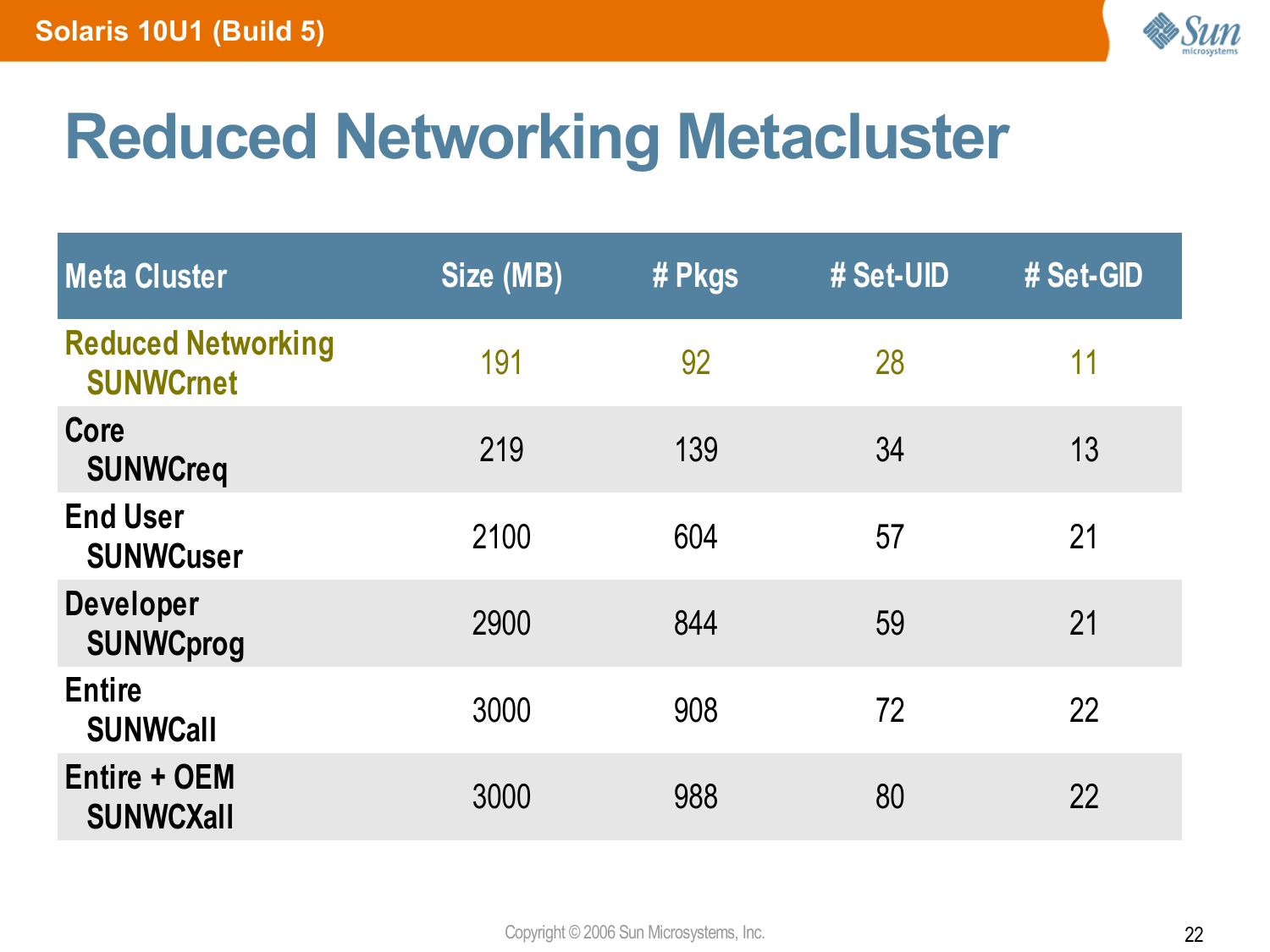

- IP Filter, TCP Wrappers, IPsec, etc.
- Service Management Facility (SMF)
- Process Rights Management
- Non-Executable Stack
- Pluggable Authentication Mechanism (PAM)
- Reduced Installation Profile
- Solaris Zones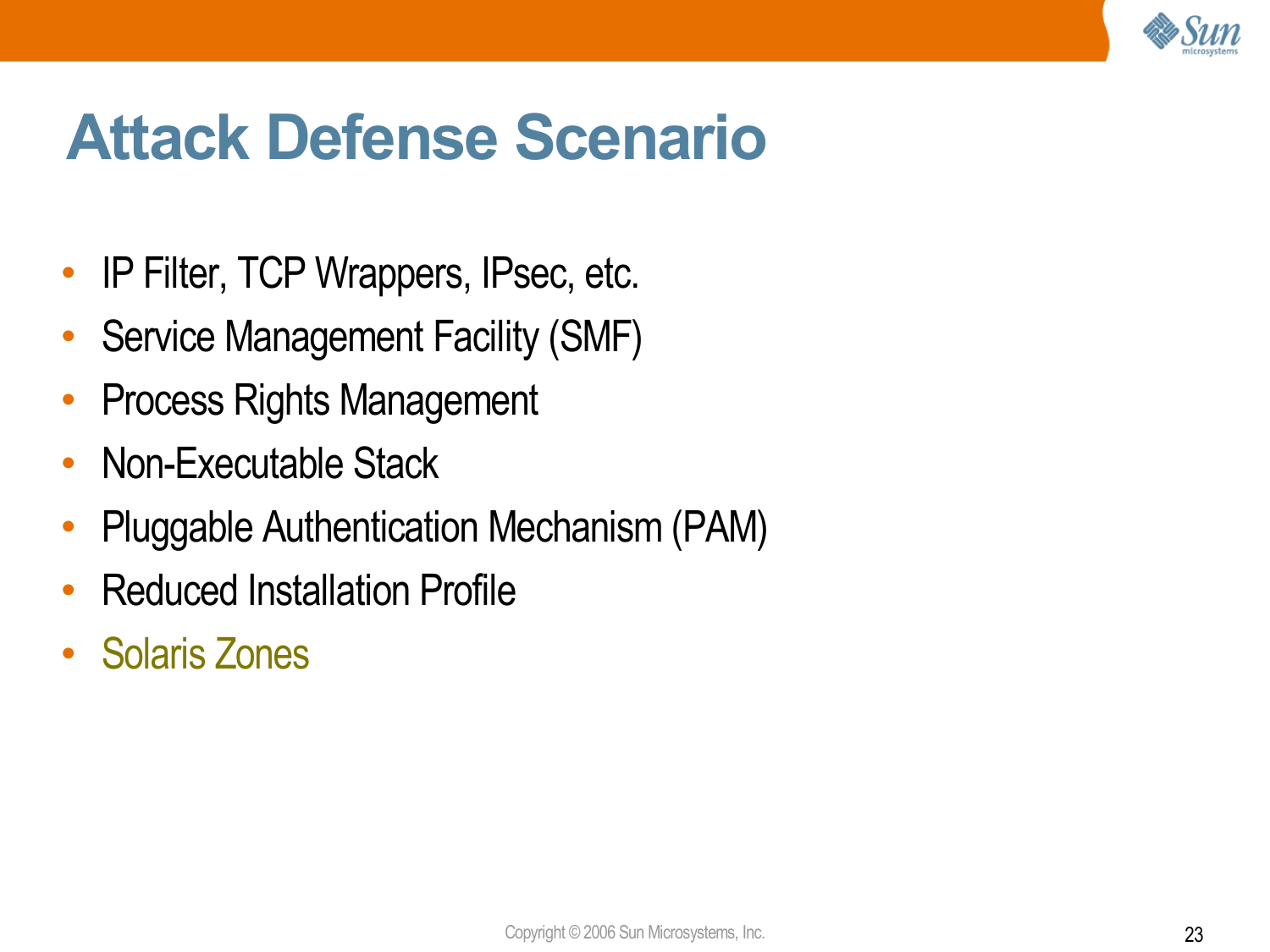

#### **Zones**

- Zones are virtualized application environments.
	- > No direct access to hardware.
- Zones have security boundaries around them.
- Zones have their own:
	- > root directory, naming service configuration, process containment, resource controls, devices, etc.
- Zones communicate via network only (default).
- Zones operate with fewer privileges (default).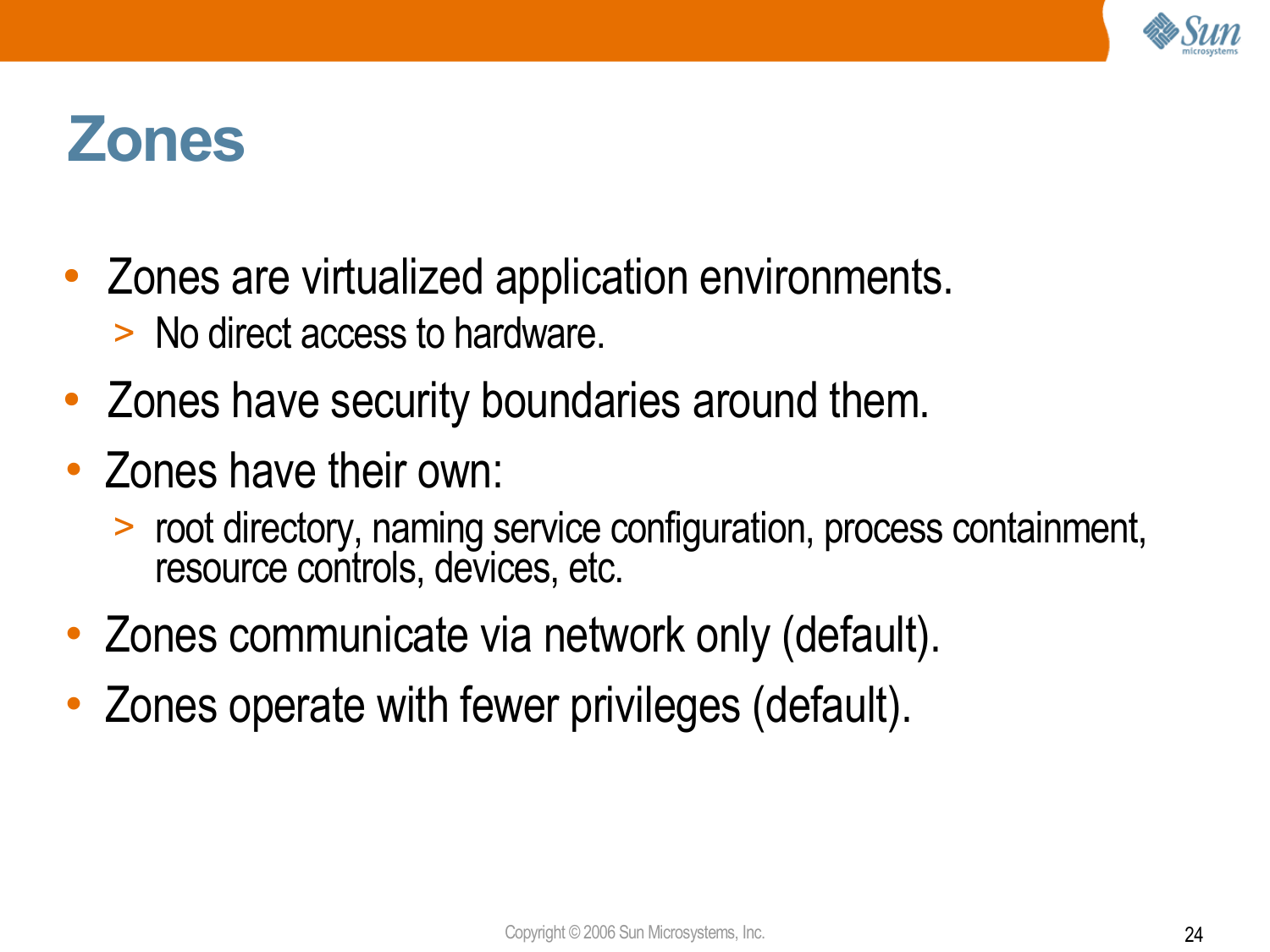

### **Zones**

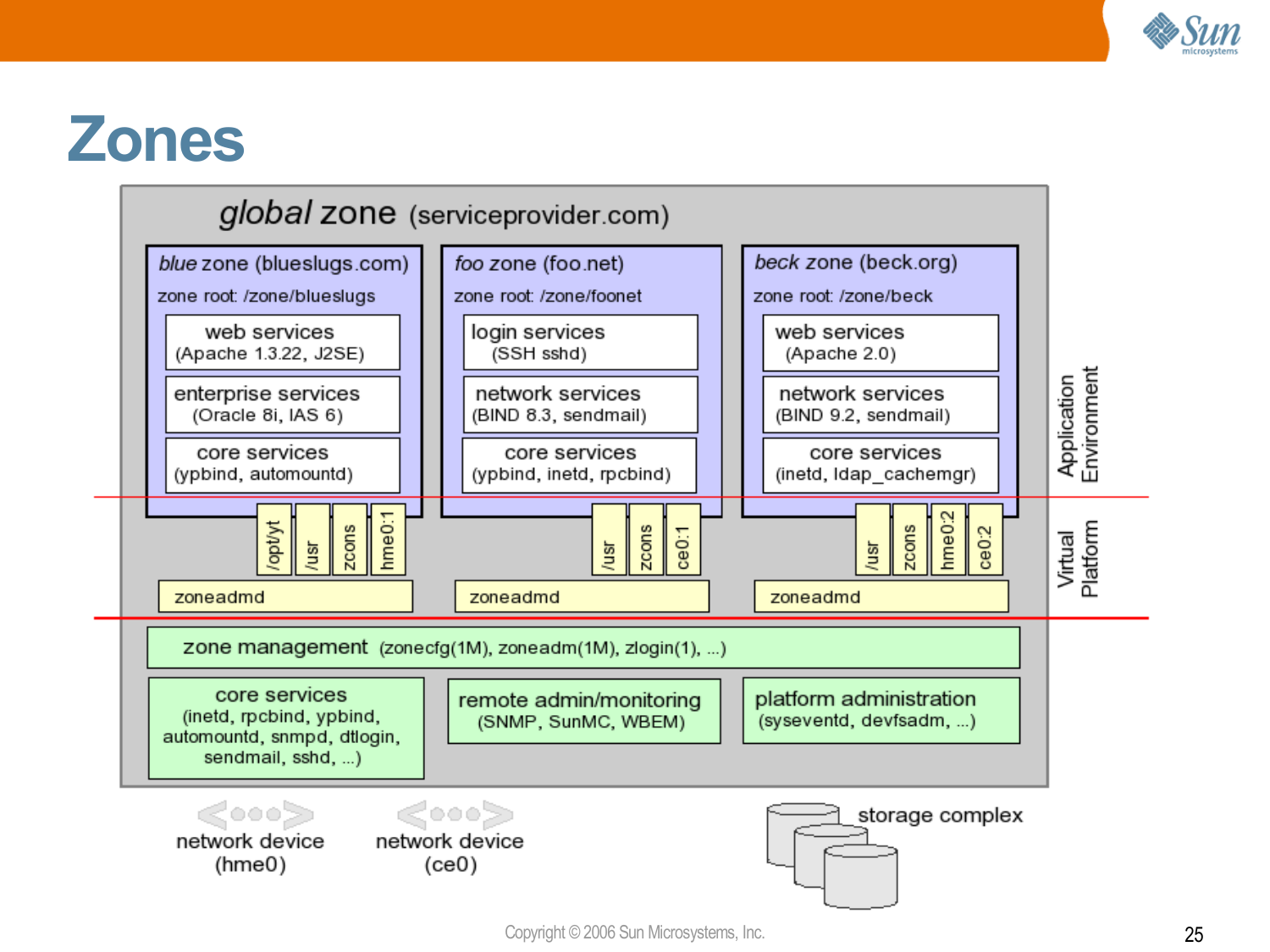

## **Zones Security Example #1**

# **modload autofs** Insufficient privileges to load a module

# **modunload -i 101** Insufficient privileges to unload a module

# **snoop** snoop: No network interface devices found

# **mdb -k**

mdb: failed to open /dev/ksyms: No such file or directory

```
# dtrace -l
```
ID PROVIDER MODULE FUNCTION NAME

# **ppriv -D -e route add net default 10.1.2.3** route[4676]: missing privilege "**sys\_net\_config**" (euid = 0, syscall = 4) needed at  $i\overline{p}$  rts request+0x138 add net default: gateway 10.1.2.3: insufficient privileges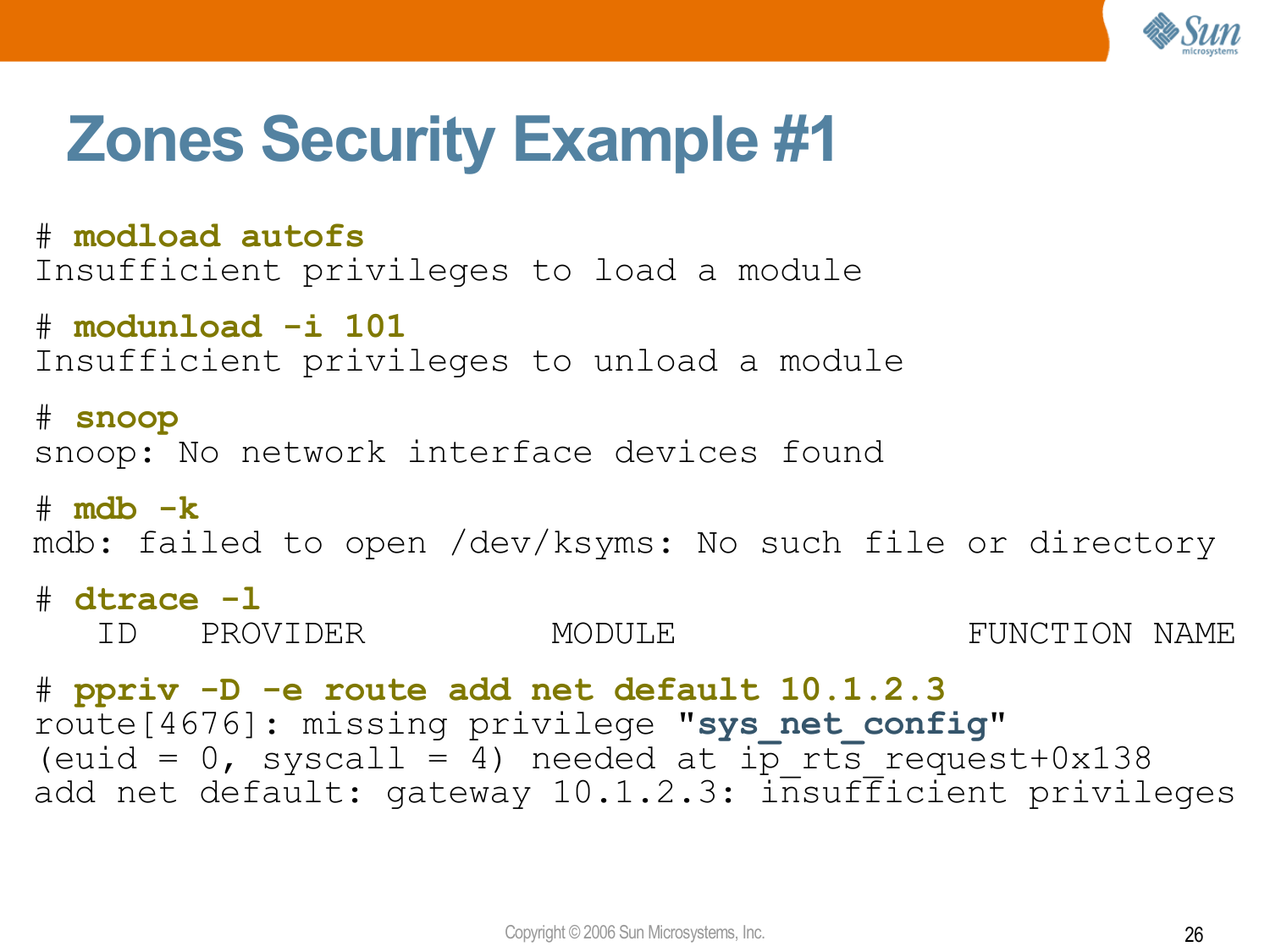

## **Zones Security Example #2**

| # mount -p            |          |        |                                                    |
|-----------------------|----------|--------|----------------------------------------------------|
|                       |          | $z$ fs | $- no$                                             |
|                       |          |        | rw, devices, setuid, exec, atime                   |
| /dev                  | - /dev   | lofs   | - no zonedevfs                                     |
| /lib                  | $-$ /lib |        | lofs - no ro, nodevices, nosub                     |
|                       |          |        | /platform- /platformlofs - no ro, nodevices, nosub |
| /sbin                 | - /sbin  |        | lofs - no ro, nodevices, nosub                     |
| /usr                  | - /usr   |        | lofs - no ro, nodevices, nosub                     |
| $\left[\ldots\right]$ |          |        |                                                    |

# **mv /usr/bin/login /usr/bin/login.foo** mv: cannot rename /usr/bin/login to /usr/bin/login.foo: **Read-only file system**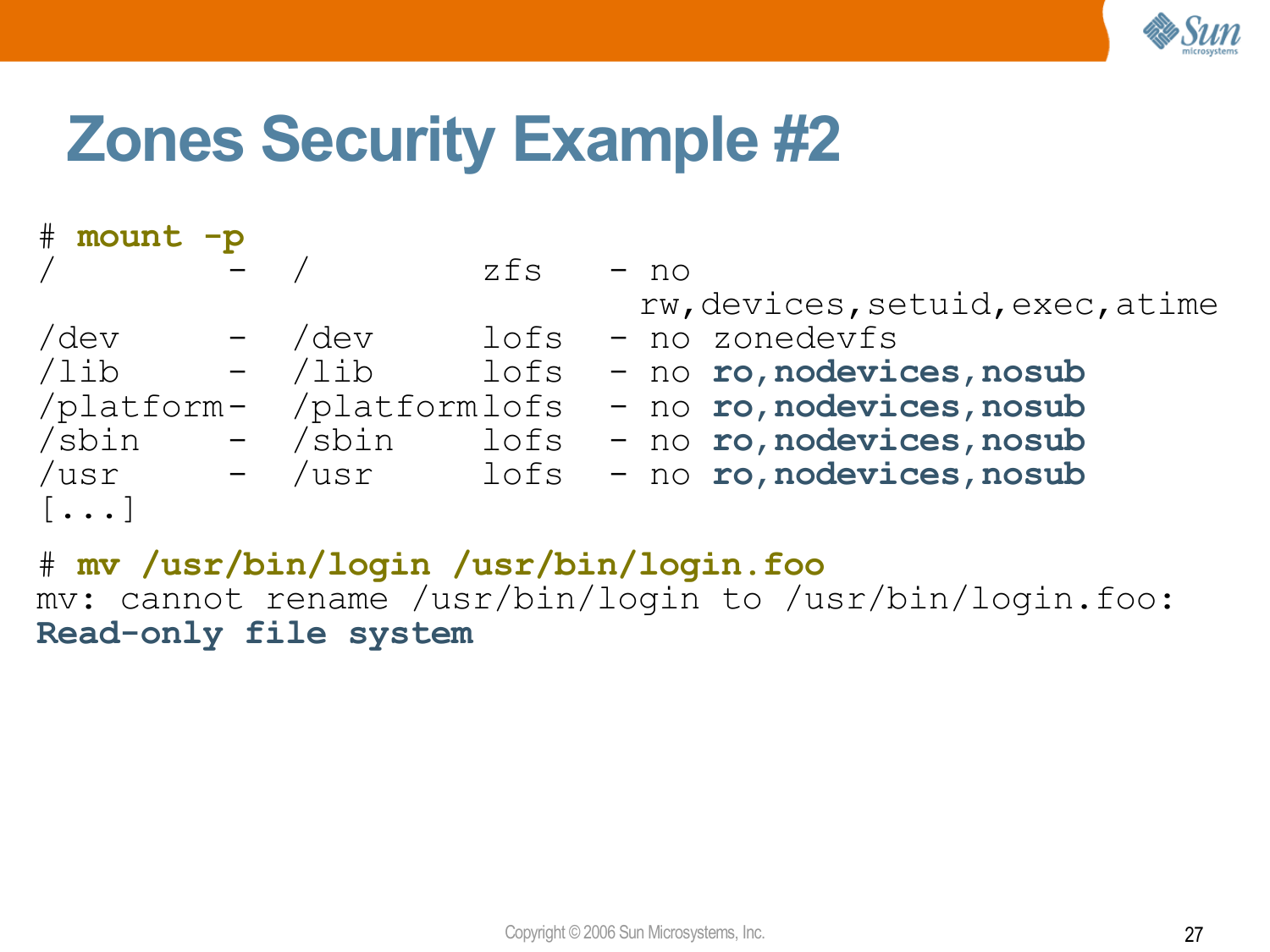

## **Zones Security Example #3**

# **zonecfg -z myzone info limitpriv** limitpriv: default,sys\_time

# **zlogin myzone ppriv -l zone | grep sys\_time** sys\_time

# **zlogin myzone svcs -v ntp** STATE NSTATE STIME CTID FMRI online - 10:17:58 214 svc:/network/ntp:default

# **zlogin myzone ntpq -c peers** remote refid st t when poll reach [...] ================================================[...] \*blackhole 129.146.228.54 3 u 48 64 77 [...]

# **ssh blackhole date ; date ; zlogin myzone date** Thu Jun 15 10:25:25 EDT 2006 Thu Jun 15 10:25:25 EDT 2006 Thu Jun 15 10:25:25 EDT 2006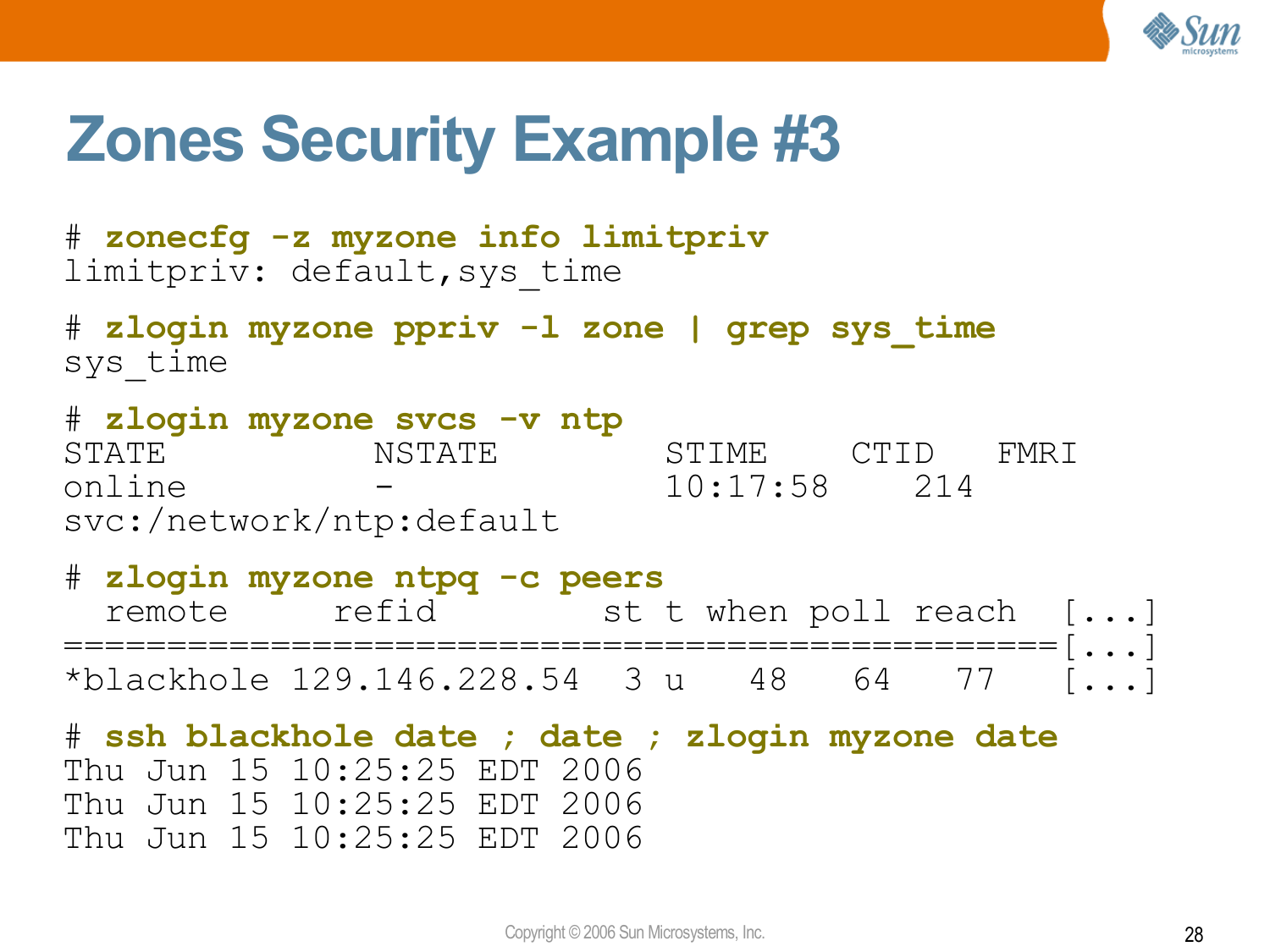

- IP Filter, TCP Wrappers, IPsec, etc.
- Service Management Facility (SMF)
- Process Rights Management
- Non-Executable Stack
- Pluggable Authentication Mechanism (PAM)
- Reduced Installation Profile
- Solaris Zones
- Solaris Cryptographic Framework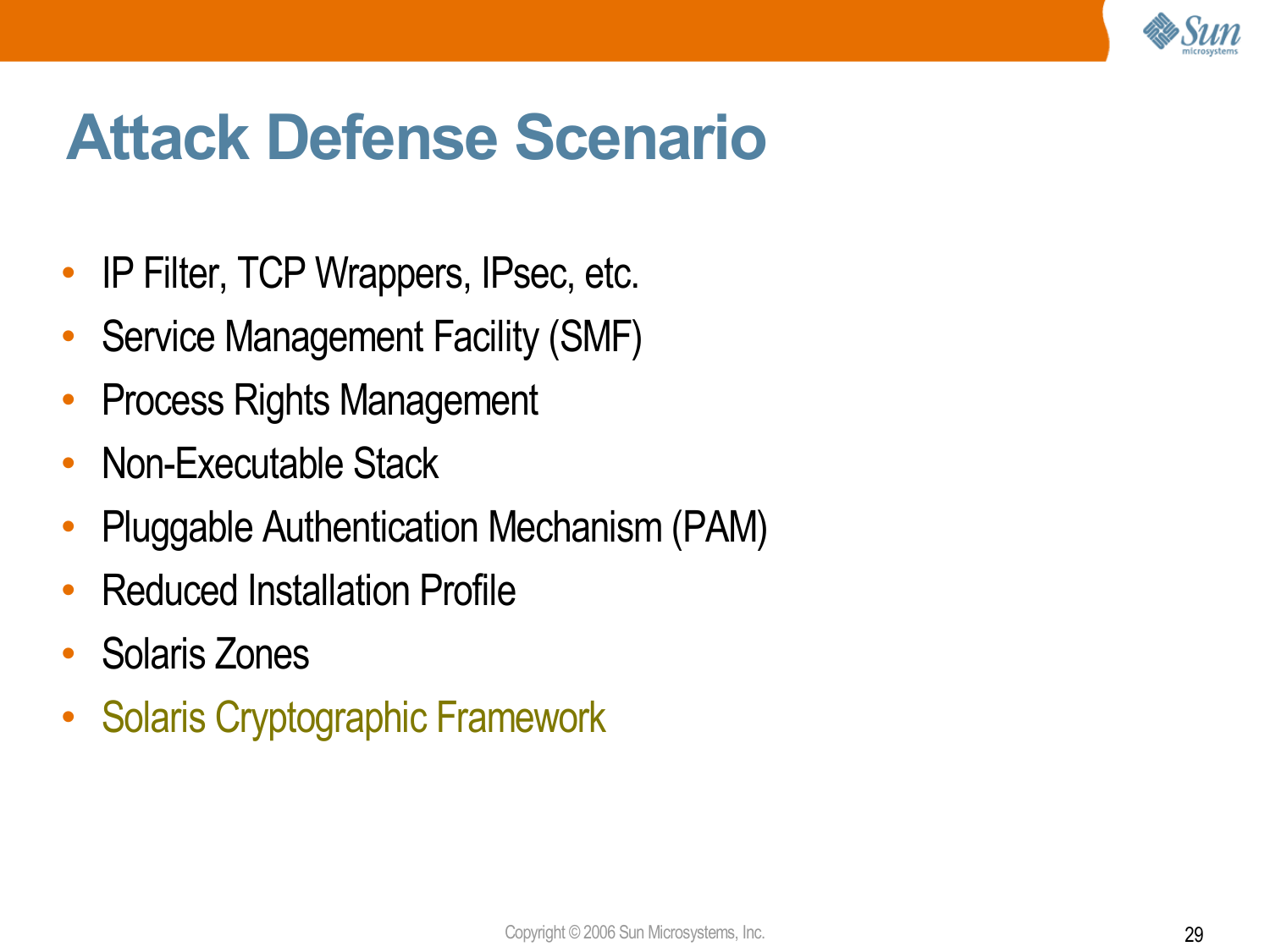

## **Cryptographic Framework**

- Standards-based, pluggable framework
	- > Kernel support as well as user-land (PKCS#11)
	- > Supports administrative policies (e.g., FIPS 140 algorithms only)
- By default, supports major algorithms.
	- > Encryption : AES, Blowfish, RC4, DES, 3DES, RSA
	- > Digest : MD5, SHA-1, SHA-256, SHA-384, SHA-512
	- > MAC : DES MAC, MD5 HMAC, SHA-1 HMAC, SHA-256 HMAC, SHA-384 HMAC, SHA-512 HMAC
	- > Optimized for both SPARC, Intel and AMD
- Framework supports pluggable hardware/software providers: > e.g., UltraSPARC T1 and the Sun CryptoAccelerator 6000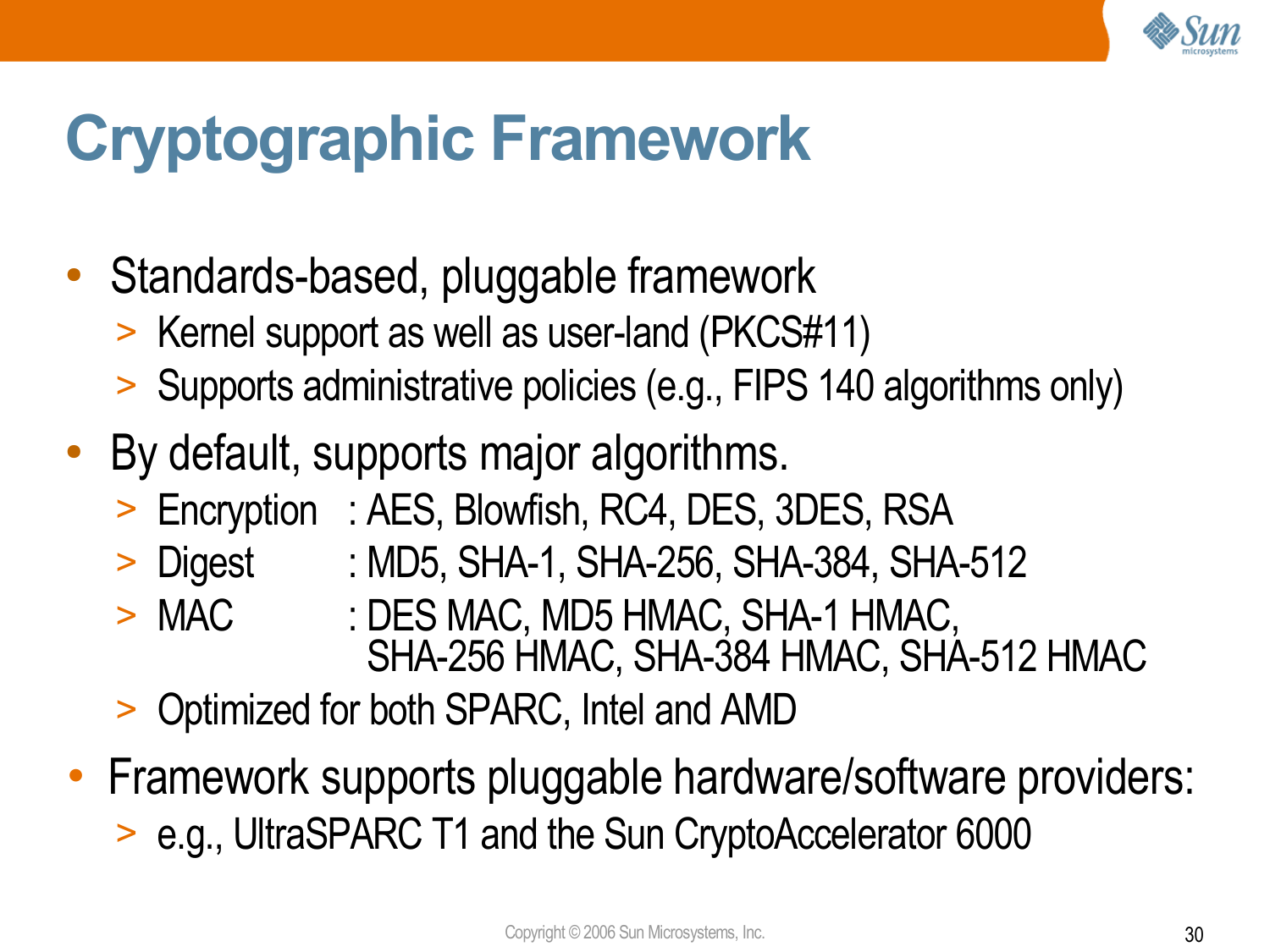

- IP Filter, TCP Wrappers, IPsec, etc.
- Service Management Facility (SMF)
- Process Rights Management
- Non-Executable Stack
- Pluggable Authentication Mechanism (PAM)
- Reduced Installation Profile
- Solaris Zones
- Solaris Cryptographic Framework
- User Rights Management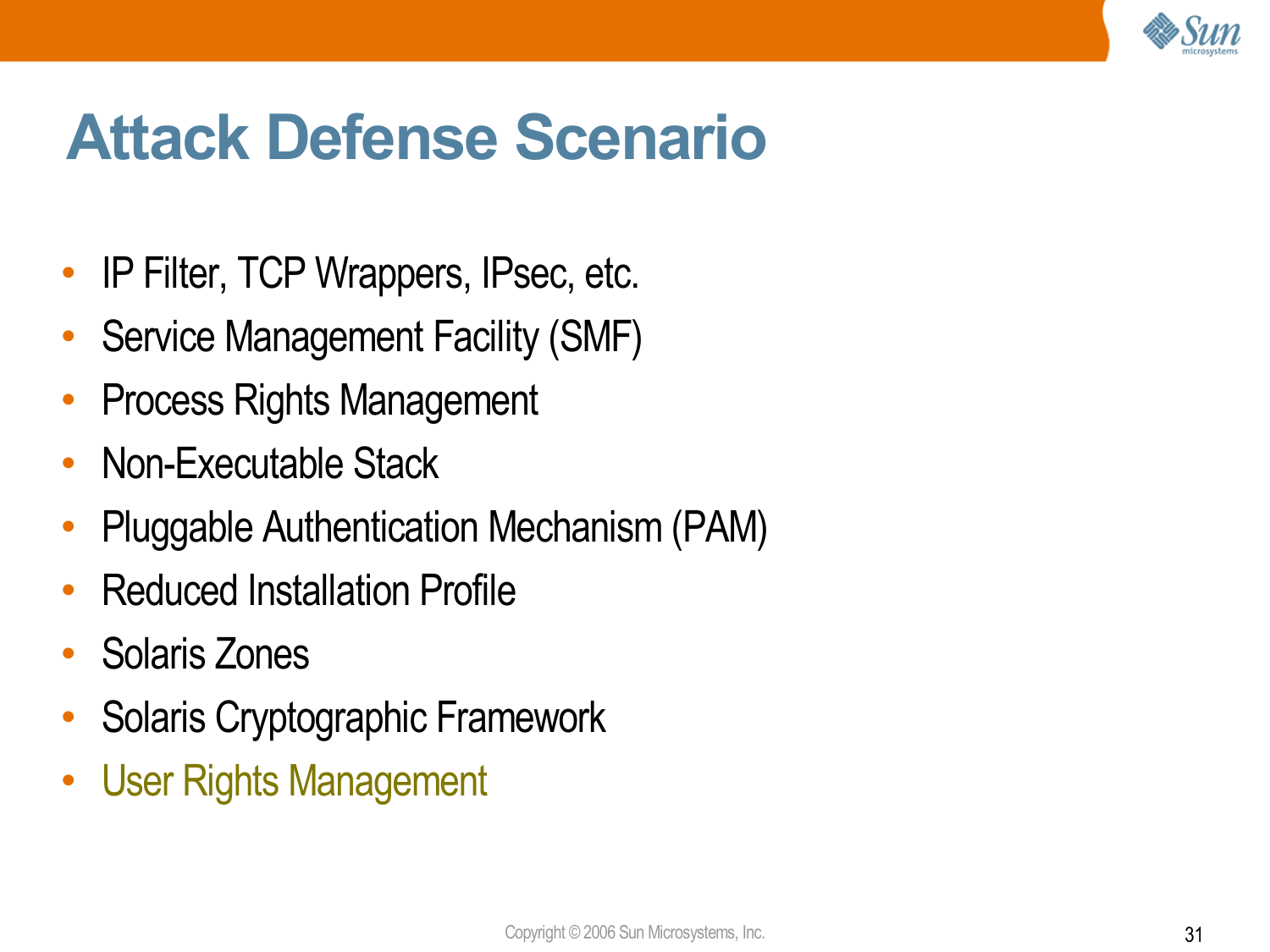

## **User Rights Management (Roles)**

Solaris Users versus Roles

- > Roles can only be accessed by users already logged in.
- > Users cannot assume a role unless authorized.

```
$ id -a
uid=80(webservd) gid=80(webservd)
$ roles
No roles
$ su - root
Password:
Roles can only be assumed by authorized users
su: Sorry
```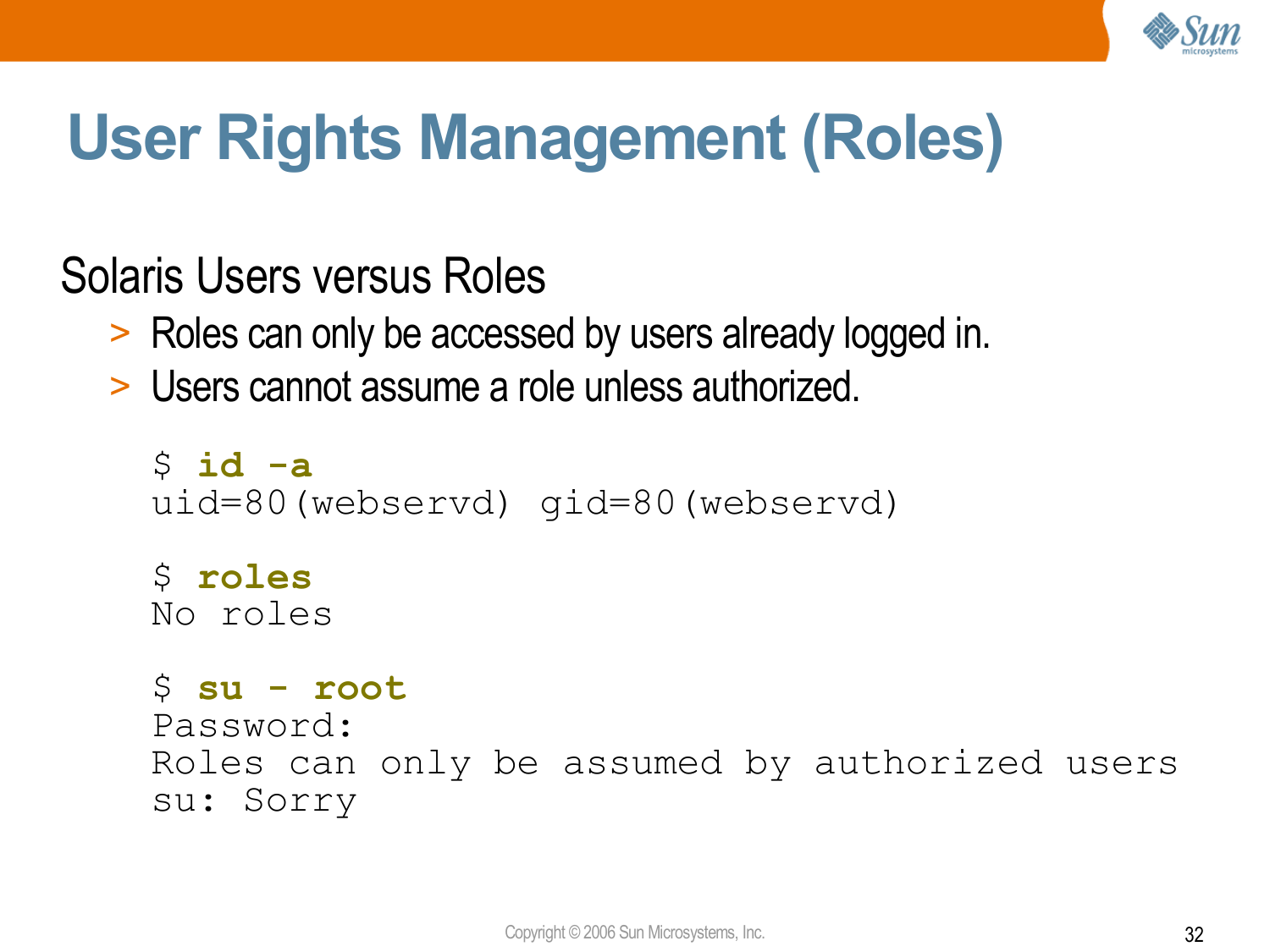

## **User Rights Management (Rights)**

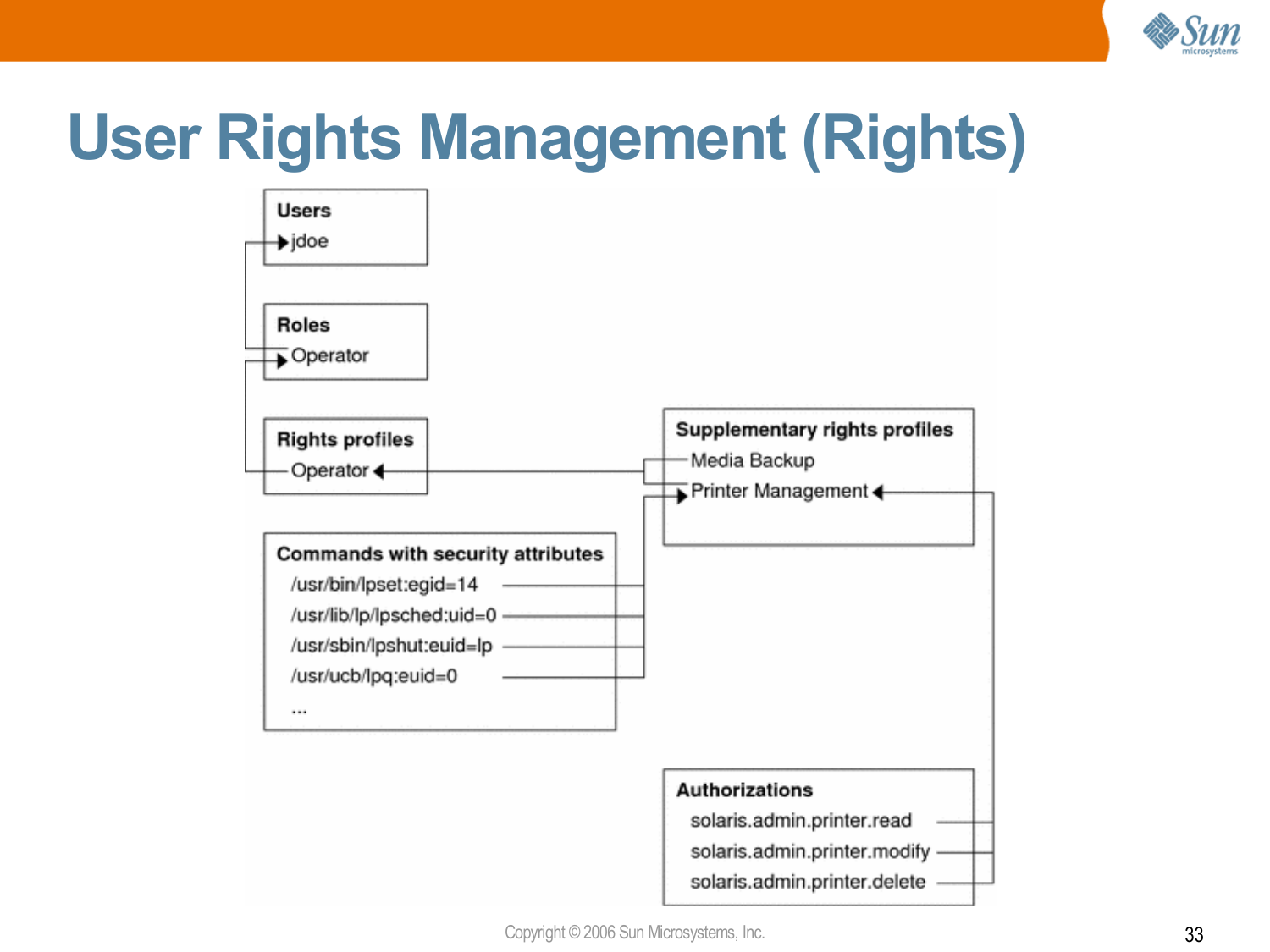

## **User Rights Management Example**

# **svcprop -p httpd -p general apache2** general/enabled boolean false **general/action\_authorization** astring **sunw.apache.oper** general/entity\_stability astring Evolving httpd/ssl boolean false httpd/stability astring Evolving

# **auths weboper** sunw.apache.oper

# **profiles -l weboper**

Apache Operator: /usr/sbin/svcadm /usr/bin/svcs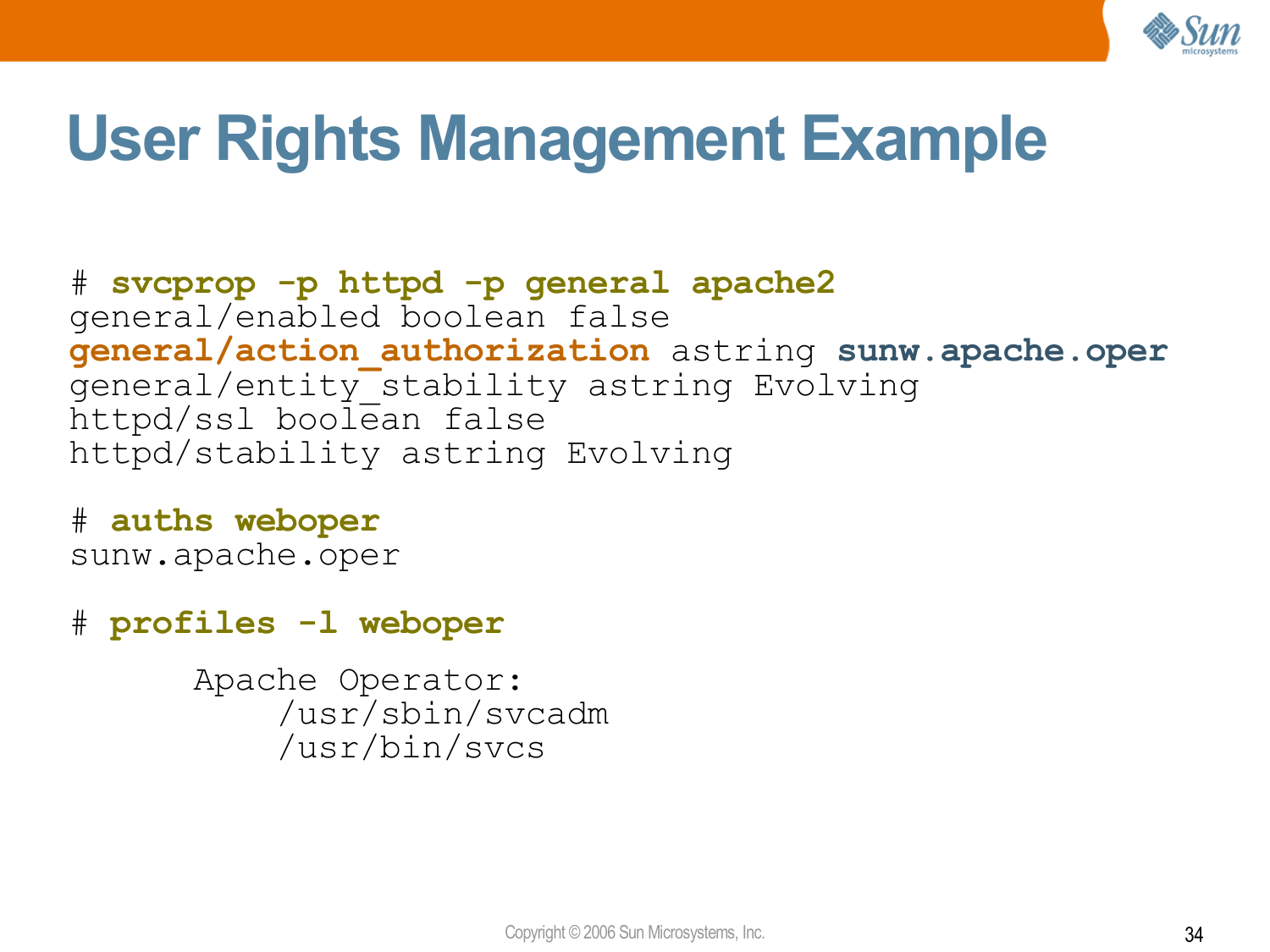

## **User Rights Management Example**

#### \$ **svcs -o state,ctid,fmri apache2** STATE CTID FMRI online **91050** svc:/network/http:apache2 \$ **svcadm restart apache2** \$ **svcs -o state,ctid,fmri apache2** STATE CTID FMRI online **91064** svc:/network/http:apache2 \$ **ls** ls: not found \$ **echo \***

local.cshrc local.login local.profile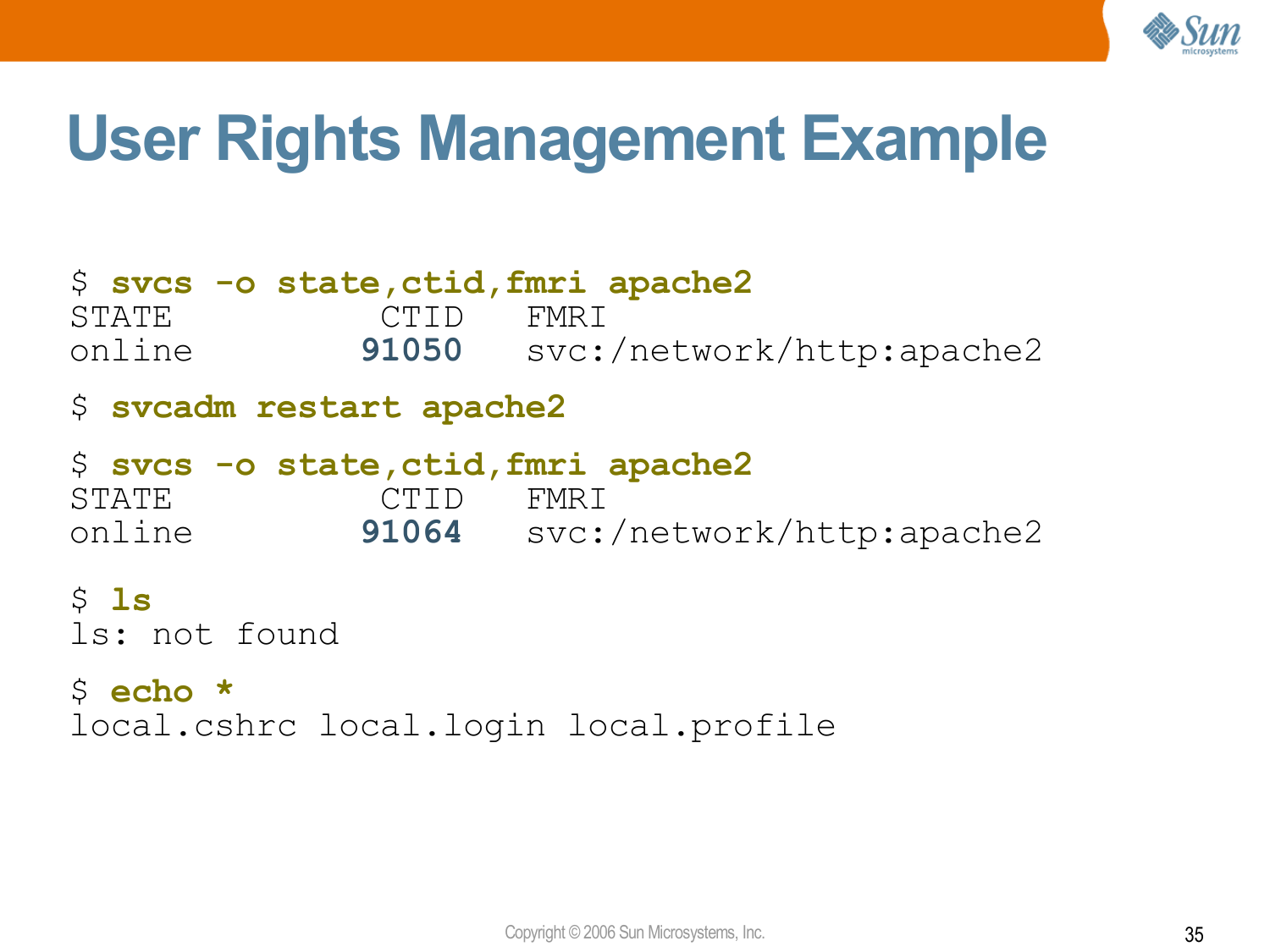

# **Solaris Trusted Extensions**

<http://www.opensolaris.org/os/community/security/projects/tx/>



Labeled Security for Solaris 10+

Multi-Level Desktop, Networking and Printing

Labeled Filesystems and Devices

Compatible with all Solaris hardware and applications

Common Criteria Target: CAPP, RBACPP, LSPP  $@$  EAL 4+

Available November 2006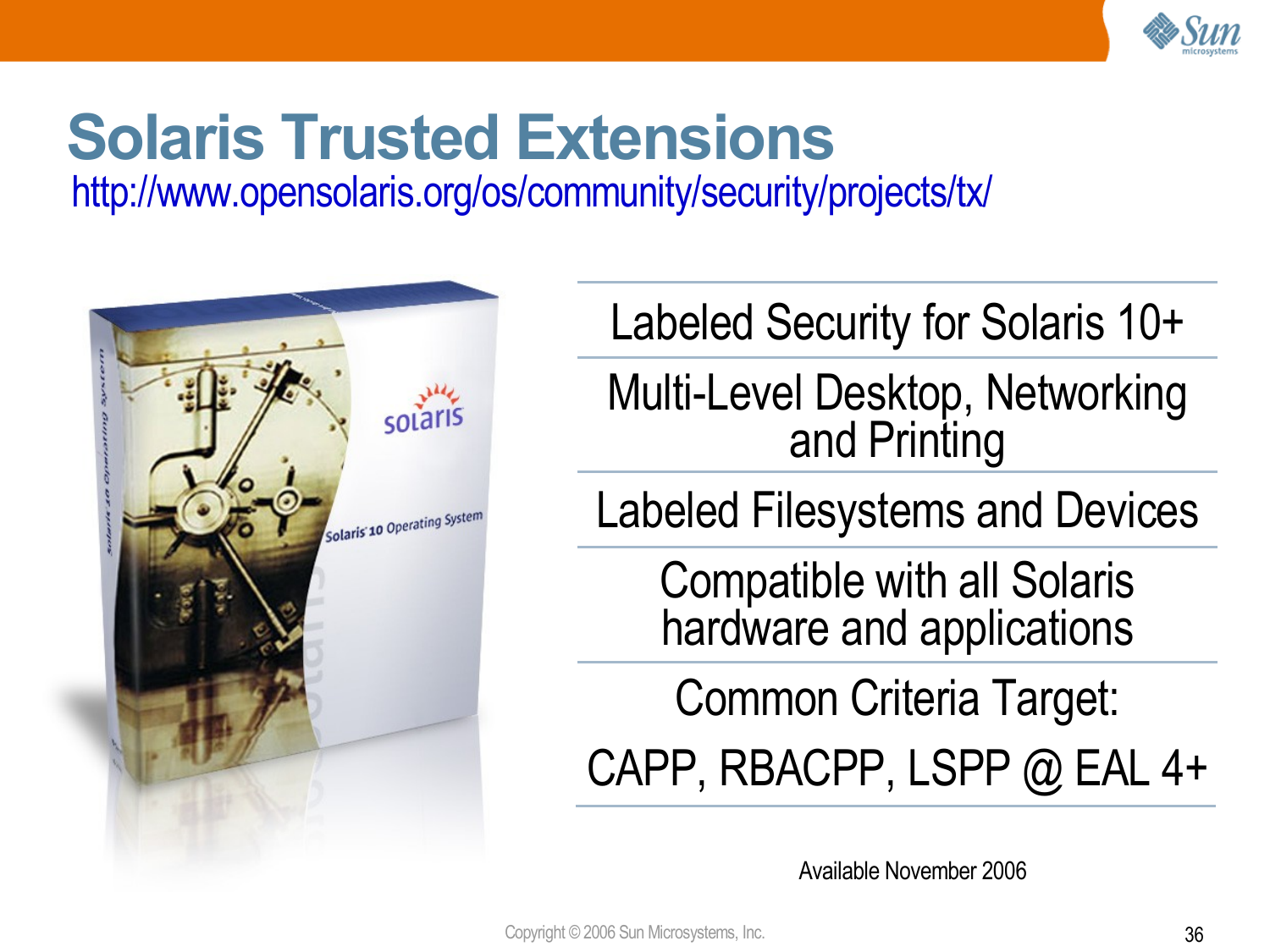

## **Attack Detection Scenario**

- Solaris Audit
- Basic Audit and Reporting Tool (BART)
- Cryptographically Signed ELF Objects
- Solaris Fingerprint Database
- Solaris Security Toolkit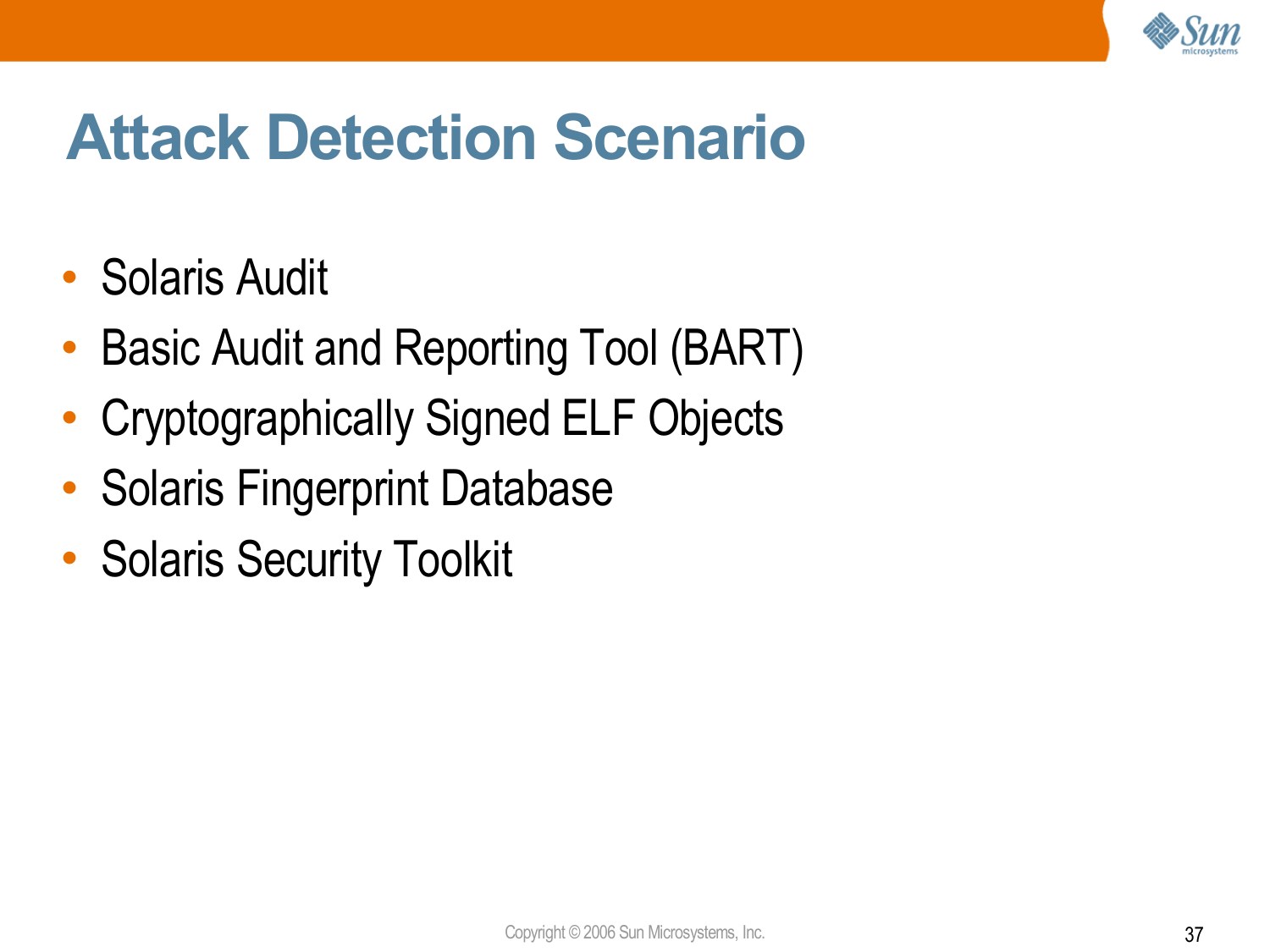

## **Solaris Audit**

- Kernel auditing of system calls and administrative actions.
	- > Can record events happening in any zone (from the global zone).

• Example:

```
$ auditreduce -m AUE_su -r joe | praudit -s
  file, 2005-04-12 07:25:06.000 -04:00,
 header,97,2,AUE_su,,10.8.31.9,2005-04-12
  07:28:30.220 -04:00
  subject,joe,joe,other,joe,other,1834,3097759606,121
  14 22 10.9.1.3
 text,bad auth. for user roleB
  return,failure,2
```
Example taken from the Sun BluePrint: Enforcing the Two-Person Rule Via Role-based Access Control in the Solaris 10 OS, <http://www.sun.com/blueprints/0805/819-3164.pdf>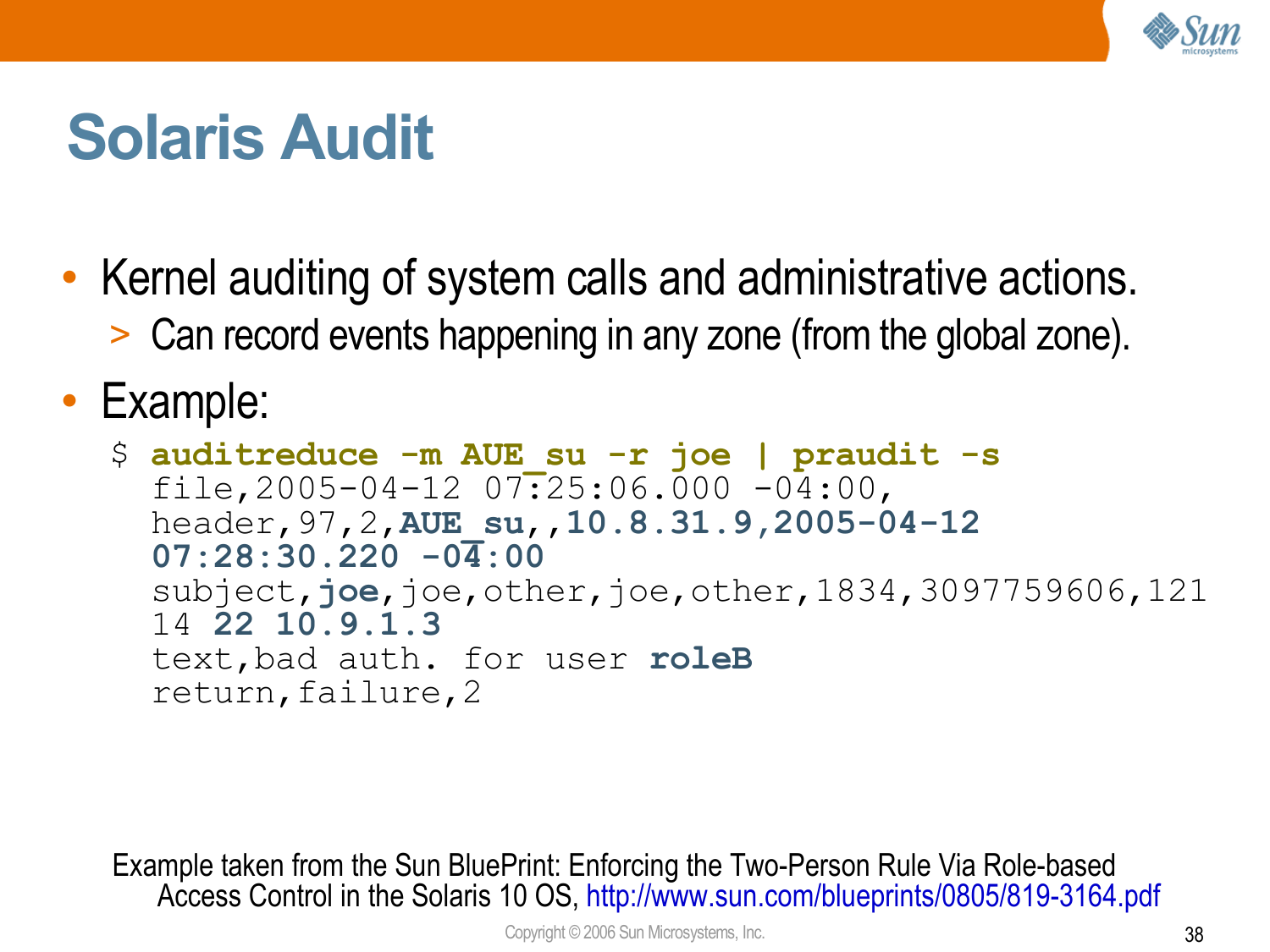

## **Basic Auditing and Reporting Tool**

File-level integrity validation tool:

> Evalutes: uid, gid, permissions/acls, contents, mtime, size, type, etc.

```
# cat ./rules
/etc
CHECK all
# find /etc | bart create -I > newManifest
# bart compare -r ./rules ./oldManifest ./newManifest
/etc/user_attr:
size control:28268 test:23520
acl control:user::rw-,group::rw-,mask:r-x,other:r--
        test:user::rw-,group::rw-,mask:r-x,other:rw-
  contents control:28dd3a3af2fcc103f422993de5b162f3
               test:28893a3af2fcc103f422993de5b162f3
```
<sup>1</sup> See: Sun BluePrint: Automating File Integrity Checks, <http://www.sun.com/blueprints/0305/819-2259.pdf>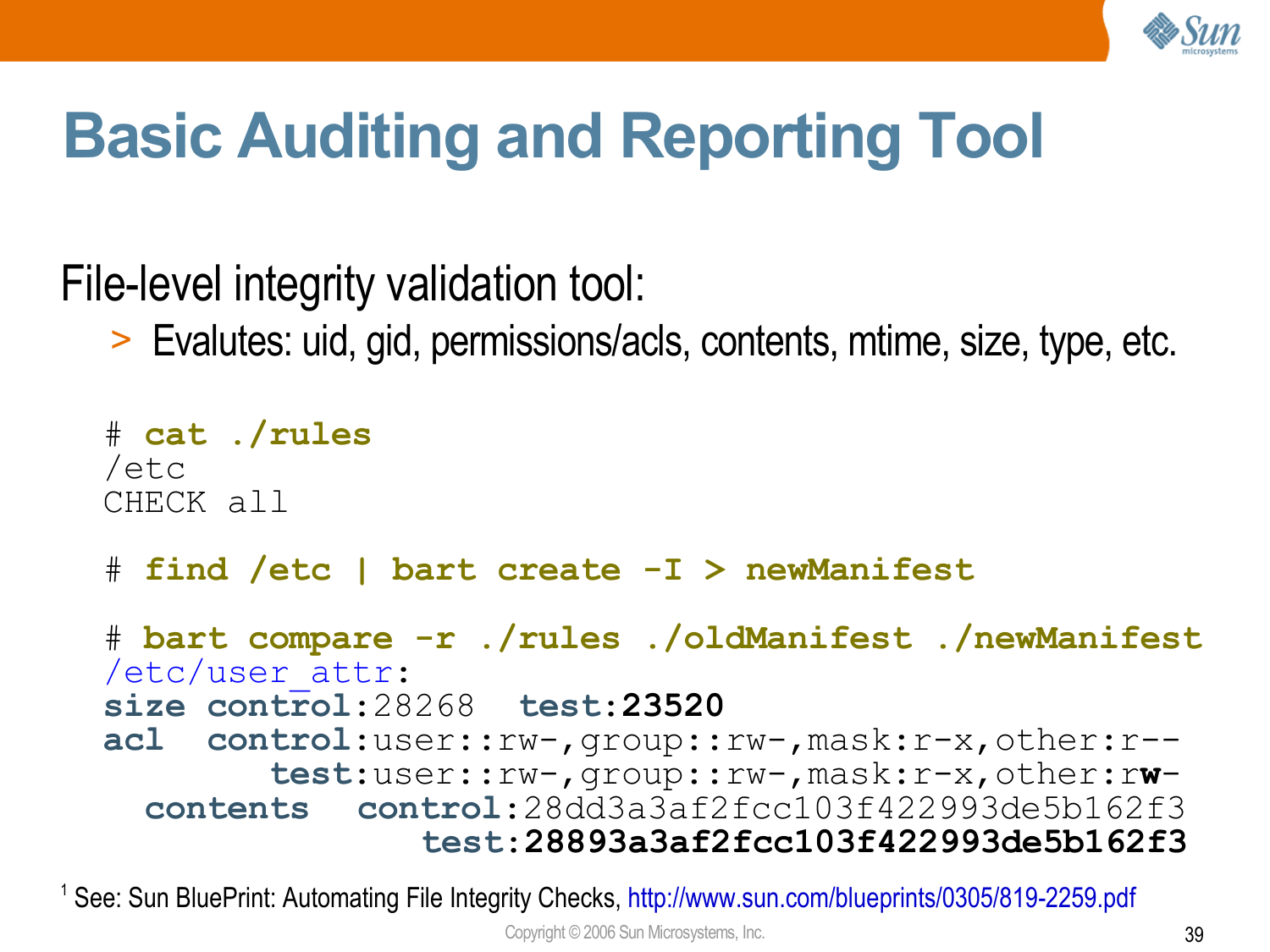

# **Cryptographically Signed ELF Objects**

• ELF Objects Cryptographically Signed > binaries, libraries, kernel modules, crypto modules, etc.

# **file /usr/lib/ssh/sshd** /usr/lib/ssh/sshd: ELF 32-bit MSB executable SPARC Version 1, dynamically linked, stripped

# **elfsign verify -e /usr/lib/ssh/sshd** elfsign: verification of /usr/lib/ssh/sshd passed.

- # **elfsign list -f signer -e /usr/bin/ls** CN=SunOS 5.10, OU=Solaris Signed Execution, O=Sun Microsystems Inc
- Cryptographic modules must be signed by Sun. > Signature must be validated before module can be loaded.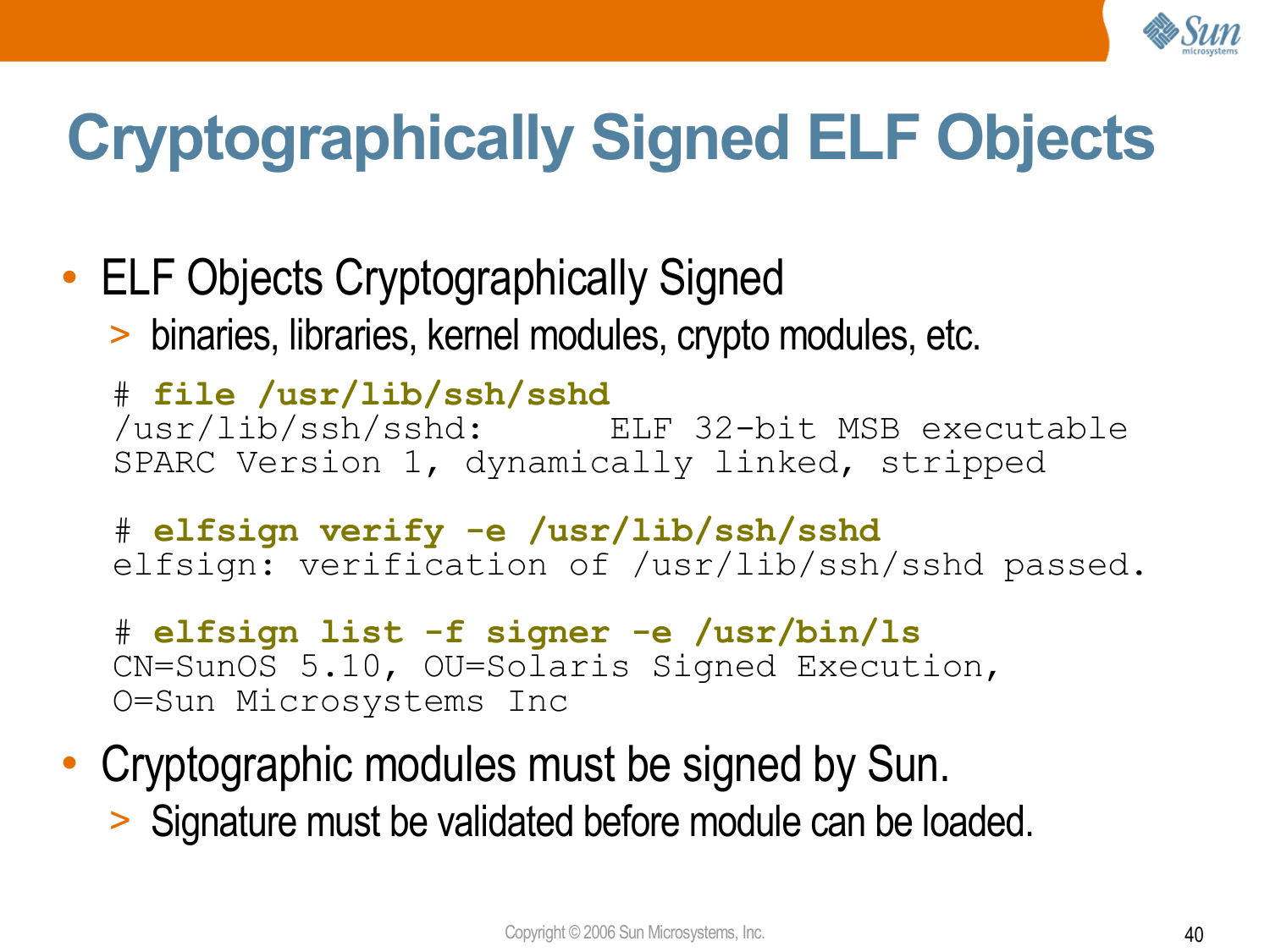

## **Solaris Fingerprint Database**

Searchable database of MD5 fingerprints for files included in Solaris, Trusted Solaris, and bundled software.

# **digest -v -a md5 /usr/lib/ssh/sshd** md5 (/usr/lib/ssh/sshd) = **b94b091a2d33dd4d6481dffa784ba632**

[Process fingerprint using the Solaris Fingerprint DB]

**b94b091a2d33dd4d6481dffa784ba632** - (/usr/lib/ssh/sshd)

- 1 match(es)
	- \* canonical-path: /usr/lib/ssh/sshd
	- \* package: SUNWsshdu
	- \* version: 11.10.0,REV=2005.01.21.15.53
	- \* architecture: sparc
	- \* source: Solaris 10/SPARC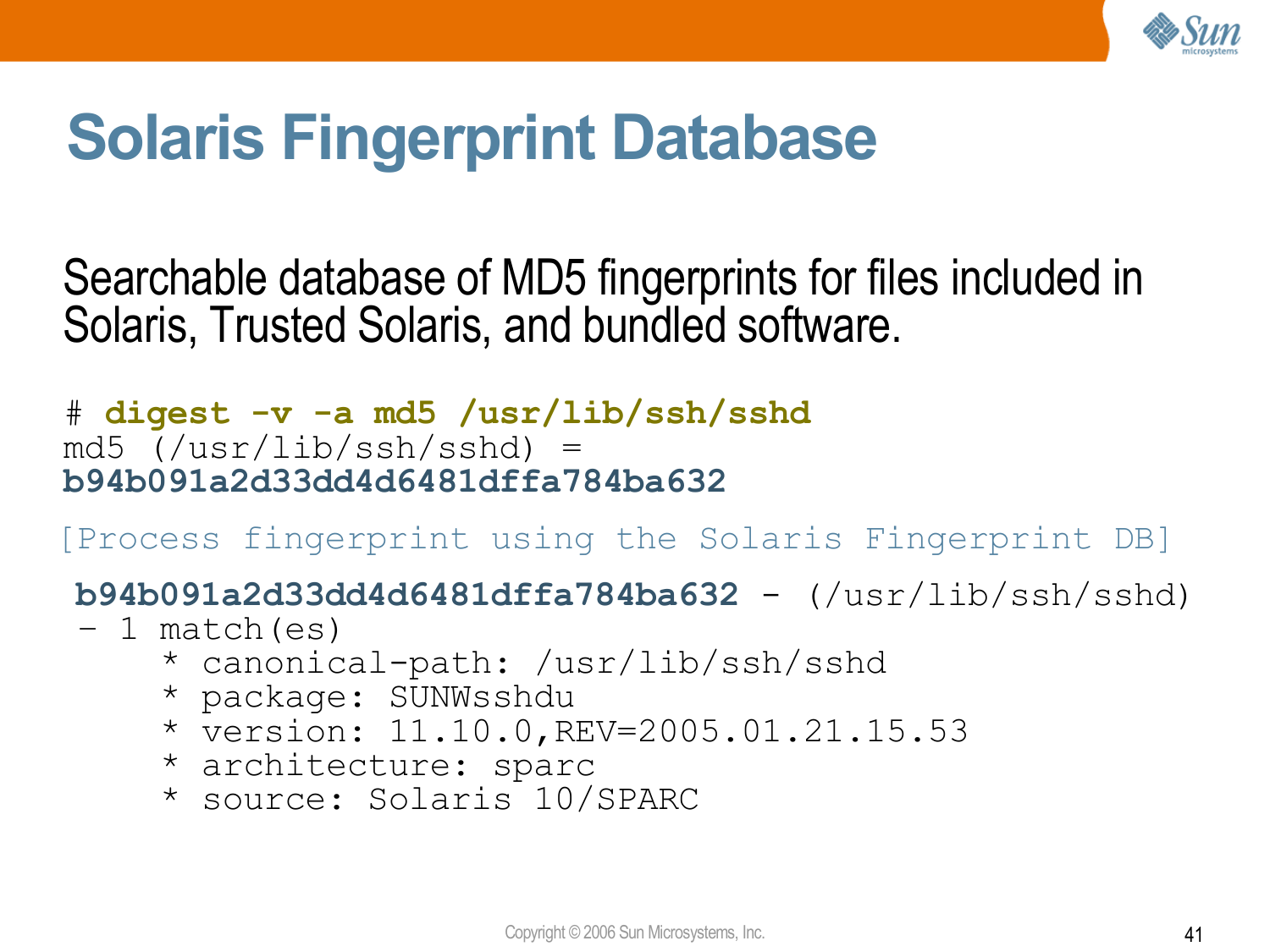

## **Solaris Security Toolkit**

Configurable (and pluggable) security tool used to configure or assess the security posture of a Solaris system.

```
# jass-execute -a hardening.driver -V 2
[...]
disable-spc [FAIL]
  Service svc:/application/print/cleanup:default
  was enabled.
disable-spc [FAIL]
  Service svc:/application/print/cleanup:default
  was running.
disable-spc [FAIL] Script Total: 2 Errors
disable-ssh-root-login [PASS]
  Service svc:/network/ssh:default was installed.
disable-ssh-root-login [PASS]
  PermitRootLogin parameter is set to "no" in
  /etc/ssh/sshd_config.
disable-ssh-root-login [PASS] Script Total: 0 Errors
```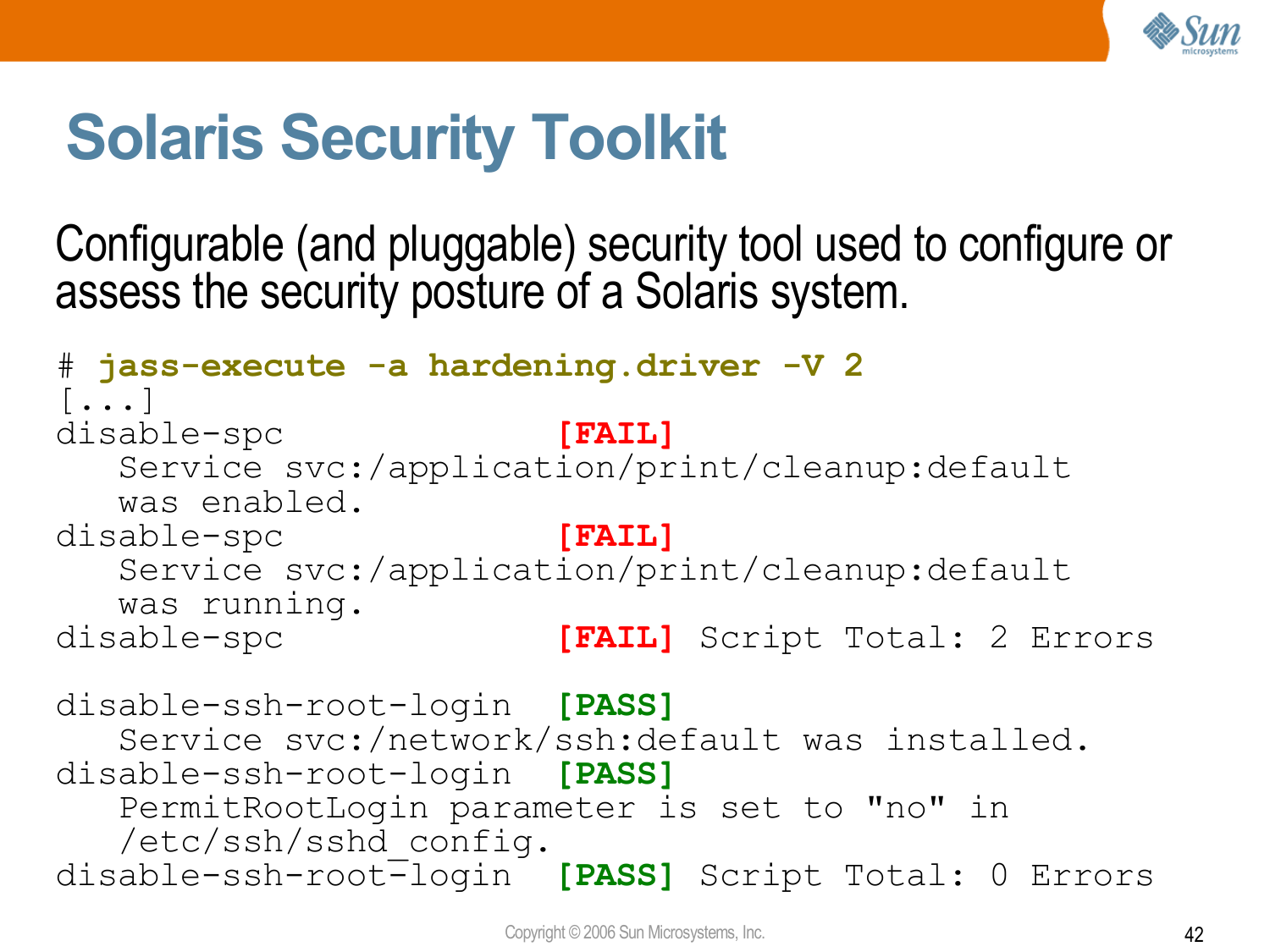

## **Actions...**

Evaluate, pilot and "beat up" Solaris 10 and Solaris Trusted Extensions today!



3

1

Share with us what you like, what you don't and how you would improve the product!

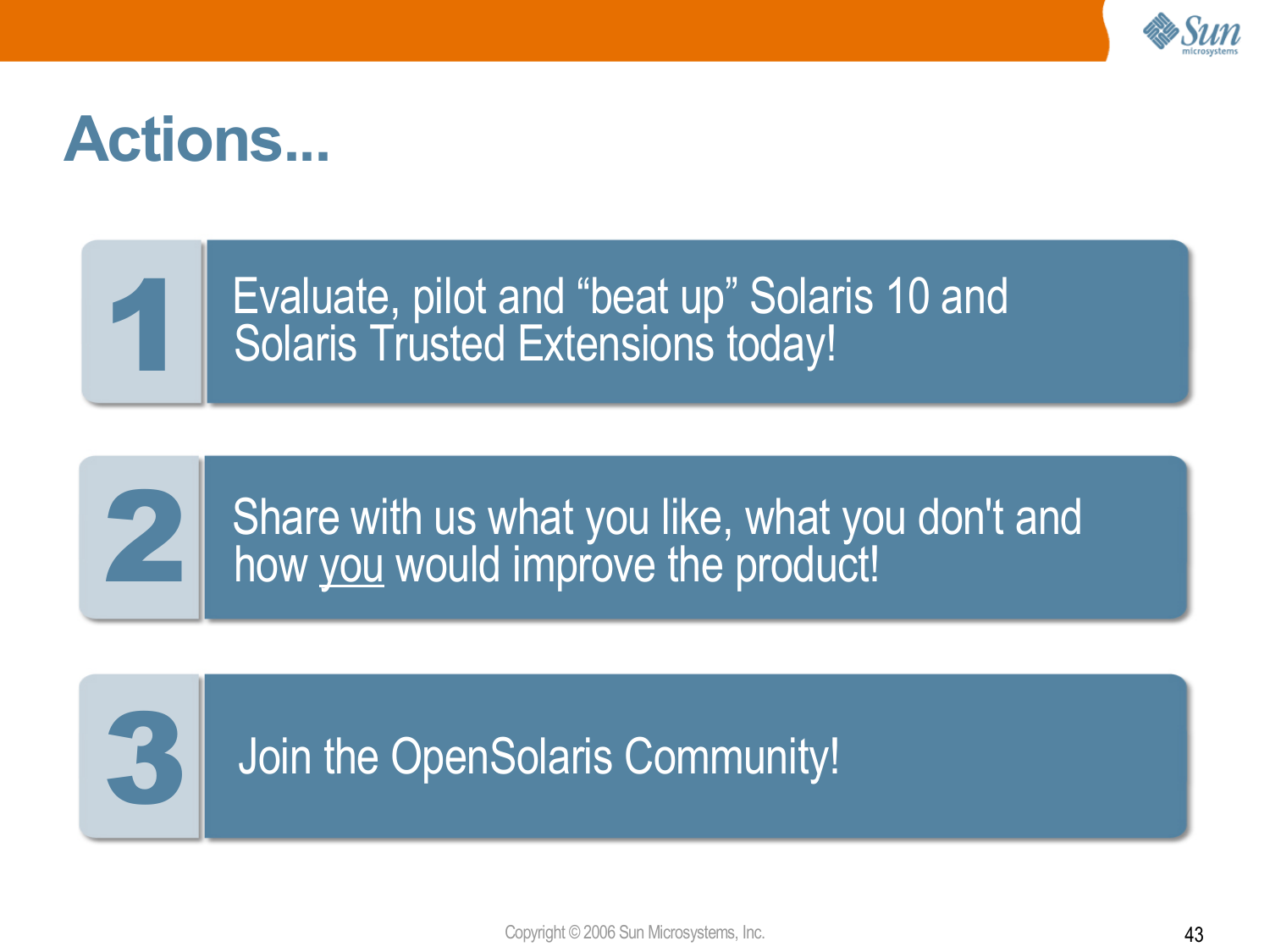

## **For More Information**

- Sun Security Home
	- > <http://www.sun.com/security>
- OpenSolaris Security Community
	- > <http://www.opensolaris.org/os/community/security>
- Sun Security Coordination Center
	- > <http://blogs.sun.com/security> & security-alert@sun.com
- Sun Security BluePrints
	- > <http://www.sun.com/blueprints>
- Sun Security Bloggers
	- > [http://blogs.sun.com](http://blogs.sun.com/)